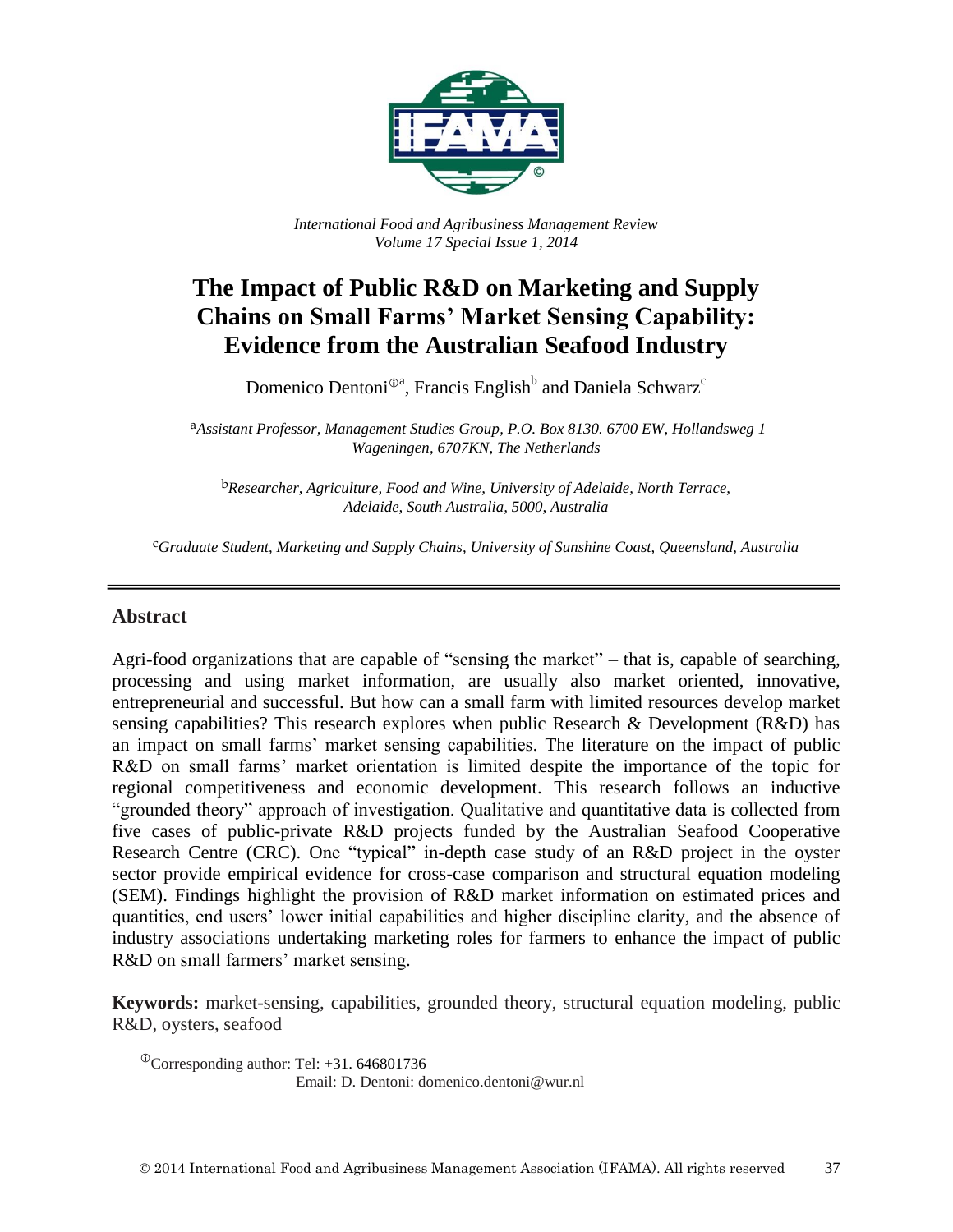To compete and survive in dynamic markets where consumer needs, buyer requirements, competitive and stakeholder pressures change rapidly, managers of food companies are pushed to become market oriented, that is, more adaptive to opportunities and threats coming from the market (Kohli and Jaworski 1990). For small farmers this is particularly challenging, as they have limited resources to access updated market information, absorbing knowledge and make changes based on the result of learning. So far, research analyzed the positive impact of small farms' market orientation (Martin et al. 2009) on their entrepreneurial orientation (Holster 2008) and innovation (Verhees 2005), and ultimately on their performance (Micheels and Gow 2008). Much less research is available on how organizations - including small farms - can become market-oriented (Anderson and Narus 2007). A crucial capability that makes organizations market oriented is *market sensing*, which is the attitude and ability of searching, processing and using market information (Day 1994).

Through dissemination of results of value chain analysis and consumer studies, public and public-private R&D (in this paper conveniently named public R&D even if sometimes have a participation of private funding) institutions attempt to stimulate market-driven innovations in pre-competitive settings (Pandey et al. 2013). For small farmers, this is an opportunity to innovate based on updated market information and to activate a "double-loop learning" (Argyris 1997), that is, to "learn how to learn" new market information on their own. In other words, small farmers have an opportunity to develop market sensing capabilities from public R&D results of marketing and value chain analysis (Capitanio 2009; Klerkx 2010). Ultimately, public R&D that is able to stimulate small farms' market orientation increases regional competitiveness, economic development and food security (Dentoni and Reardon 2010; Link and Scott 2013). Despite the managerial and policy importance of the topic, so far few empirical studies analyzed *when* public R&D has an impact on small actors' capabilities (Wanzenböck et al. 2012). Among these few studies, none explored the R&D impact on market sensing in the agricultural and food sector. To start filling this gap, this research explores *under which conditions public R&D has an impact on small farms' market sensing capabilities,* including characteristics of the individual R&D end users, of their industry associations, and of the R&D research and dissemination methods used.

Given the gap in the literature and the importance of the topic, we follow a "grounded theory" method of investigation (Glaser and Strauss 1967; Eisenhardt 1989) based on the case of the oyster value chain analysis project funded by the Australian Seafood Cooperative Research Centre (CRC). We collect quantitative and qualitative data to gain rich insights on the causeeffect relationship among variables (Eisenhardt 1989; Birkinshaw et al. 2011). For the qualitative component of the work, we compare and contrast semi-structured interviews 1) with an initial sample of 45 small oyster farmers, half of them involved in a CRC project analyzing the oyster value chain and 2) across project stakeholders in five similar projects funded by the Seafood and Beef CRC in the wild prawn, farmed prawn, finfish and beef sectors. For the quantitative component, we use SEM to analyze relationships between receiving market information through the R&D project, farmers' beliefs and attitudes towards the R&D project results, and their market-sensing capabilities. As quantitative data are collected from 34 oyster farmers only, results are exploratory and leading to the statement of testable propositions as opposed to confirmatory hypotheses-testing.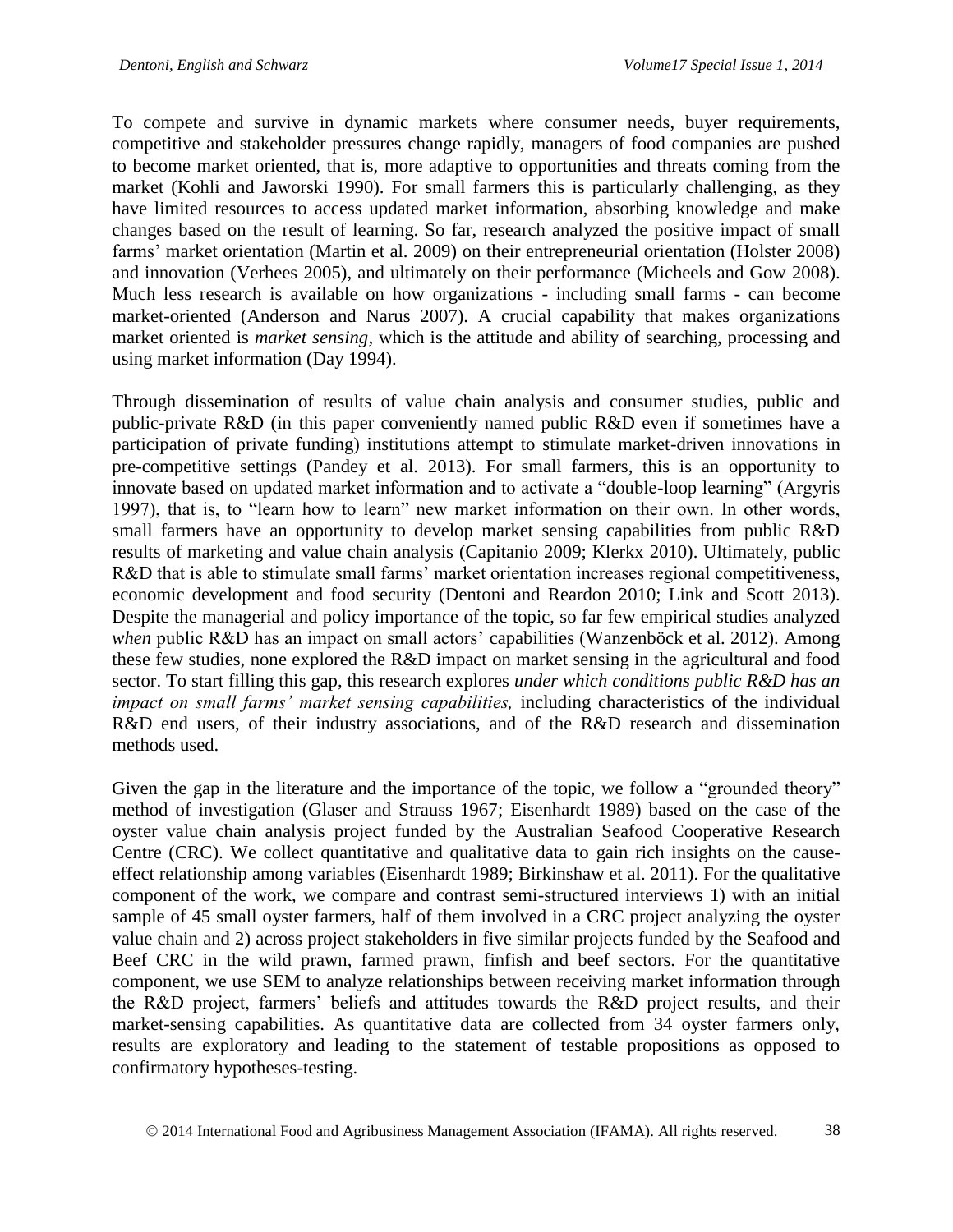The paper is organized as follows. Section 2, the theory introducing and linking the concepts of firms' market-sensing capability, market orientation, innovation and performance are explored. In section 3 the research methods are presented and followed by a selected background in section 4. In section 5, the results from the quantitative survey are presented and integrated with the qualitative evidence collected. In section 6, the discussion session introduces the conceptual framework formed by the set of testable propositions and based on the results. Section 7 provides the conclusions.

### **Literature Review**

#### *Market Sensing Capabilities, Market Orientation and Competitiveness*

A large number of empirical studies have recently explored how food companies increased their competitiveness by becoming more market oriented (Grunert et al. 2005; Beverland and Lindgreen 2007; Lankinnen et al. 2007; Martin et al. 2009), entrepreneurial (Knudson et al. 2004; Holster 2008) and innovative (Verhees 2005; Sankaran and Mouly 2006; Trienekens, 2008; Vogels 2008; Micheels and Gow 2008). Yet, an open debate in academia, business and policy-making is how agricultural and food firms can become market-oriented and innovative (Anderson & Narus 2007). In fact, a number of public R&D programs and public-private partnerships worldwide aim to enhance agri-food companies' market orientation and innovation (Allen 1999).

A seminal work in this area identified the firm capabilities of *market sensing* and *customerlinking* as drivers of market orientation and ultimately competitiveness (Day 1994). Building upon Kohli and Jaworski (1990) market orientation's model, Day (1994) describes market sensing as the capacity to gather market information, including information about customers, competitors and other chain members, distribute it effectively across an organization and consequently exploit a commercial and competitive benefit from possessing and correctly using this information. It is important for a firm to have a good understanding of its market(s) and what its customers are demanding. Without this understanding it would be difficult to operate an efficient business producing products or services which meet the needs of the end users. Market sensing may be the result of a market driven culture in a particular organization. Thus, rather than being a behavior, market sensing is rather an existing culture or thought process which highly values the benefits of market information and actively seeks to exploit the competitive advantage that this information may allow for (Day 1994). By empirically testing Day's theory (1994), Lindblom et al. (2008) found that market sensing is strongly related to market orientation, yet not to business profitability. This implies that, even though a business may have good market-sensing capabilities, other independent factors may limit leveraging market orientation to achieve profitability. Furthermore, the conditions under which market-sensing has an impact on market orientation were studied by Olavarrieta and Friedman (2008). In an empirical study of publicly traded Chilean firms they found that market orientation and the possession of market sensing skills is very significant to overall business performance and innovation.

Together with market sensing, customer-linking capabilities are also key drivers of a firm market orientation (Day 1994). Customer-linking refers to the organizational ability of "creating and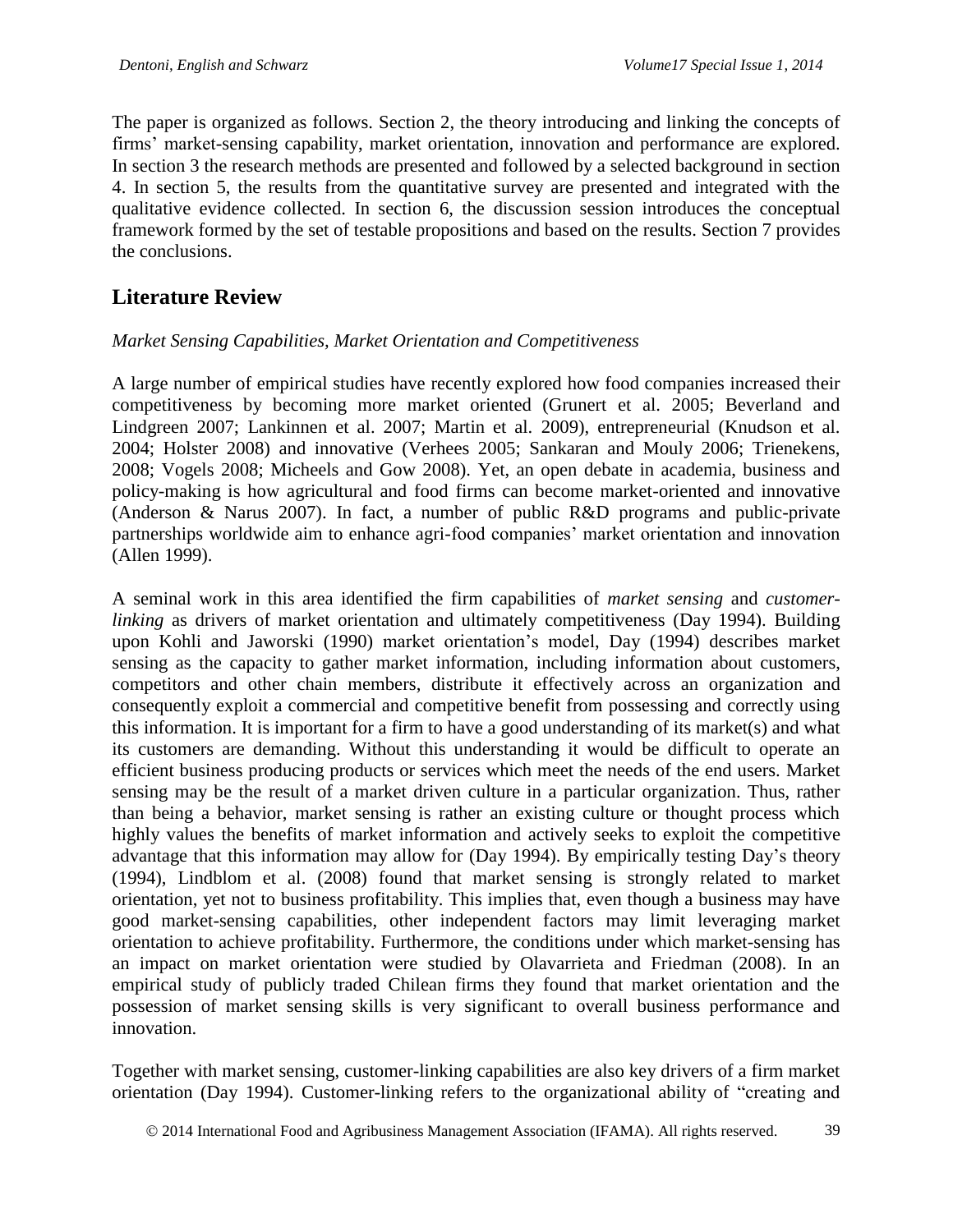managing close customer relationships" (Day 1994). Historically many businesses have focused simply upon the transaction taking place with little consideration for the quality and/or establishment of a mutually beneficial and long-standing relationship between seller and buyer. This is very pertinent in the agricultural context as the market has moved from a 'push' to a 'pull' interaction with customers where the focus has shifted away from producers supplying whatever is on offer to being forced to listen to the demand of customers ('pull') and tailor their production to meet these demands. Customer linking capabilities are important in order to build a loyal customer base, increase customer satisfaction and profitability of a business (Hooley et al, 2005). Thus it is another key driver for a firm to be market oriented. This along with market sensing capabilities lead to firms being market oriented which allows them to serve their customers in the most efficient and effective way while having a competitive advantage over other firms whose capabilities are not as well developed. The impact of customer-linking on market orientation was analyzed by Rapp et al (2010) and Hooley et al (2005). Hooley et al (2005) found that having good customer linking capabilities had a positive effect on the efficacy and success of a firm to deliver what their customers want. Rapp et al (2010) also found a positive relationship and determined that having close relationships, with open and frank communication, with customers allows a firm to "better understand customer needs and develop appropriate responses to those needs". It should be noted that there are many different types of relationships and particular dynamics across types of agricultural businesses and particular industries and in many cases what constitutes a close relationship is very different and may be hard to measure in a standard format. Compared to the existing literature, our study instead examines the impact of public R&D on value chain analysis on small farmers' market-sensing, and the conditions under which market sensing can be developed.

#### *The Impact of Public R&D on End Users' Capabilities*

While the literature has widely studied the impact of public R&D programs on firms' product and process innovation both in the agricultural and other sectors (Allen 1999; Andersen and Song 2013; Pardey et al. 2013), only few studies have so far focused on the impact of public R&D on end users' capabilities (Falk 2007; Clarysse et al. 2009; Hsu et al. 2009; Wanzenböck et al. 2012; Knockaert et al. 2013). Differently from product and process innovation (Cohen and Levinthal 1990), firm capabilities refer to the ability of the organization of redeploying skills, resources and competencies (Teece et al. 1997). This is a relevant and timely area of investigation, because public R&D that has an effective impact on capabilities gives the opportunity to firms to self-sustain their future innovation processes, thus giving the opportunity to reduce the need of public R&D expenditures in the long run. In relation to markets, firms that learn to understand changing patterns at final consumer and buyer level do not need further public R&D investments every time that these changes occur.

The literature on the impact of public R&D on end users' firm capabilities has analyzed when such an effect takes place, yet neither in the agricultural sector nor with specific reference to market sensing. These studies have analyzed how firm, industry and network characteristics enhance the impact of public R&D. First, the effects of firm characteristics on public R&D impact were studied by Falk (2007), Clarysse et al. (2009) and Wanzenböck et al. (2012). In particular, firms that are less experienced in public R&D (Clarysse et al. 2009), younger (Falk 2007; Wanzenböck et al. 2012), smaller and more technologically specialized (Wanzenböck et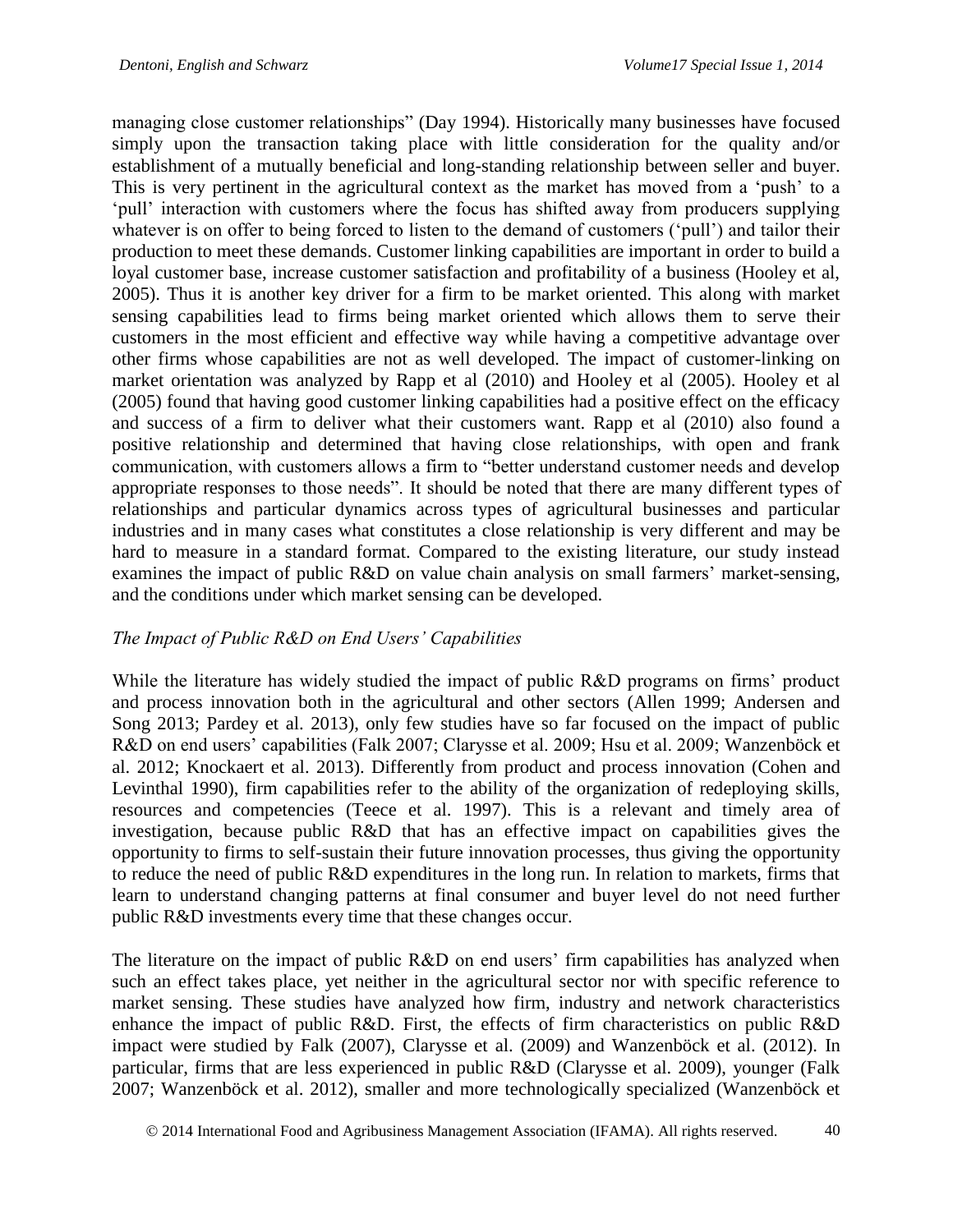al. 2012) learn more from public R&D. Second, the effects of industry characteristics on public R&D impact were studied by Hsu et al. (2009) in Taiwan. In particular, chemical & material firms had the highest levels of learning, electronic  $\&$  telecommunication and machinery  $\&$ equipment industry had a significant level, while the biotechnology and pharmacy (B&P) sector had the lowest levels of learning. Thus, overall the more traditional sectors seem to benefit more from public R&D in terms of learning, while the more technology-rich seem to benefit less. Third, the effects of network characteristics on public R&D impact were studied by [Clarysse et](http://www.sciencedirect.com/science/article/pii/S016649721200140X#bib8)  [al. \(2009\)](http://www.sciencedirect.com/science/article/pii/S016649721200140X#bib8) and Knockaert et al. (2013). In particular, a higher number of external partners in public R&D led to increased learning [\(Clarysse et al. 2009\).](http://www.sciencedirect.com/science/article/pii/S016649721200140X#bib8) Moreover, the presence of intermediaries between the public agencies delivering R&D and the firm enhances firms' chances to develop capabilities from R&D (Knockaert et al. 2013).

Thus, on the one hand literature has analyzed the importance of market-sensing capabilities for market orientation, entrepreneurship, innovation and competitiveness (also in the agricultural and food sector) (Beverland and Lindgreen, 2007; Trienekens, 2008; Micheels and Gow 2008), yet not exploring how to firms can develop market sensing. On the other hand, R&D literature has analyzed how firm, industry and network characteristics enhance public R&D impact on capabilities (Falk 2007; Clarysse et al. 2009; Hsu et al. 2009; Wanzenböck et al. 2012; Knockaert et al. 2013), yet none on market sensing capabilities or in the agricultural and food sector. This leaves a notable gap in the literature on the impact of public R&D on market sensing capabilities, especially considering the large amount of R&D investment in agricultural and food spent worldwide to make small farmers and entrepreneurs more market adaptive.

## **Research Methods**

#### *Grounded Theory*

To analyze the conditions that enhance public R&D impact on small farms' market-sensing capabilities in a domain with no theory already developed, we follow a grounded theory approach of investigation (Glaser and Strauss 1967). Grounded theory is an inductive research method based on the development of new hypotheses during the process of data collection and an interpretative work of observation of phenomena. It requires the researchers to be open and find new patterns throughout the process of data collection. The method requires a continuous iteration between the empirical data, the existing theory in the literature and the new theory developed along the process (Eisenhardt 1989). A grounded theory approach is appropriate to be used especially in new domains where theory is still underdeveloped, as in the case studied by this research (Glaser and Strauss 1967; Eisenhardt 1989).

Consistently with the established research design methods on grounded theory (Eisenhardt 1989), we conducted two stages of iterated data collection and analysis, the first broader and unfocused, the second more specific and focused. First, in early 2010 we conducted open interviews with project stakeholders involved in five CRC value chain analysis projects. The goal of the first round on data collection was 1) to understand if the public R&D programs funded by CRC had an impact, thus whether the funding was worth being spent in "learningoriented activities" for farmers or not, 2) to explore how characteristics of the industry and of the R&D methods influenced the impact of public R&D. Thus, we purposively selected cases from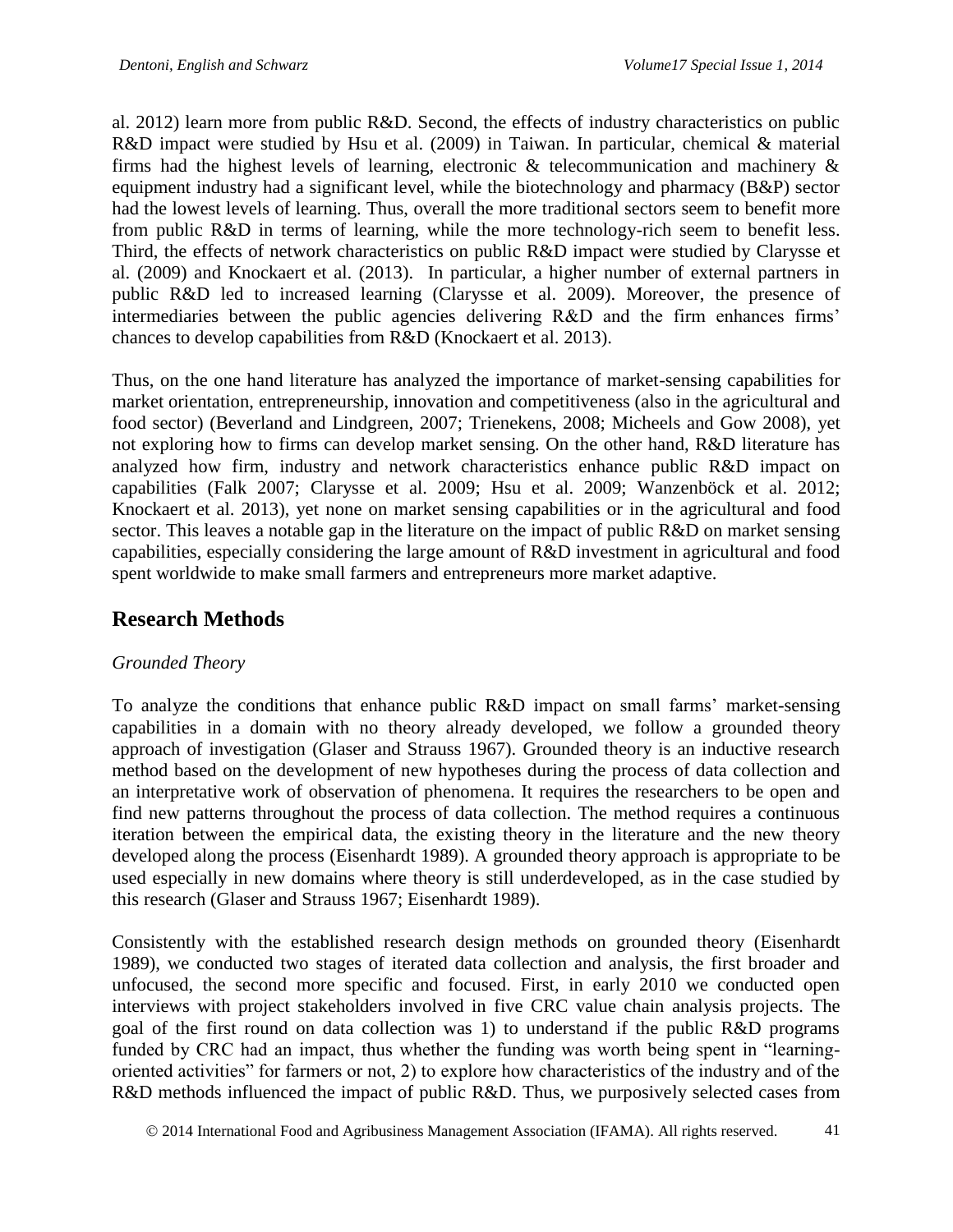different industries, including oysters (two), wild prawns, farmed prawns and beef, and with different R&D research and dissemination methods used. In particular, the R&D methodology on supply chain analysis and dissemination was qualitative in the case of wild and farmed prawns and quantitative in the case of oysters and beef). Moreover, oyster farmers and wild prawn fishers had a much more centralized marketing strategy through their farmers' associations than beef and farmed prawn farmers. Centralization of marketing strategies seemed to be one of the emerging drivers of different R&D impact on famers' capabilities across industries.

Within each case, project stakeholders included CRC managers, project leaders (responsible both for research implementation and dissemination), industry representatives and a purposive selection of end-users, i.e. fishermen and farmers at grassroots level. The stakeholders were reached through a snowball approach—contacting the individuals named during the interviews by the respondents (Yin 2007). At this stage, we posed broad questions on stakeholders' perceptions and attitudes on the implementation and dissemination of the value chain project, their perspective of what should be consider a positive outcome of a value chain analysis R&D project, and their perceptions on which factors made the project successful or not (Dentoni and English 2012). From this first round of interviews, we understood that effective "learningoriented activities" such as public R&D disseminating pre-competitive information about marketing and supply chain to farmers were perceived by project stakeholders as a form of success even when no financial impact were realized in the short run. Moreover, we inferred the impact of learning-oriented public R&D programs at CRC depended not only on industry characteristics and R&D methods used, but also on end users' characteristics including, among the others, their initial capabilities and their value discipline (Tracy and Wiersema 1993). This motivated the choice to proceed with a second more focused round of data collection.

In the second stage of data collection and analysis, the study was limited to only one public R&D program on marketing and supply chain to inductively explore which initial small farmers' characteristics influenced the public R&D impact on their market-sensing capabilities. The public R&D program analyzed is a value chain analysis co-funded by the Australian Seafood CRC and the Oyster Consortium (OC) and implemented by a consulting company in 2009- 2010. In this project, the principal investigator collected and analyzed market data in both qualitative (current demand trends, key issues as perceived by chain actors, relationships among supply chain partners) and quantitative form (estimation of profit margins and industry macro-trends) and disseminated results mainly though a detailed report that included the supply chain mapping and the estimated prices and quantities sold along the chain in different market channels. Dissemination of the results through the report and through shorter fact sheets took place also through numerous state association events (locally called "field days") taking place during 2010. Results of this public R&D program were also disseminated through CRC and OC websites and newsletters in the form of fact sheets with link to the full report.

In relation to the selected public R&D case in the Australian oyster sector, we undertook a survey with 34 growers whose characteristics are described in detail in Table 1. This stage of the research took place between May and December 2010. In particular, half of the selected sample (17) received the information from the Seafood CRC project and half that did not receive it. This created the variability to test the impact of the Seafood CRC information on growers' capabilities. Moreover, the selected sample was representative of the geographical distribution of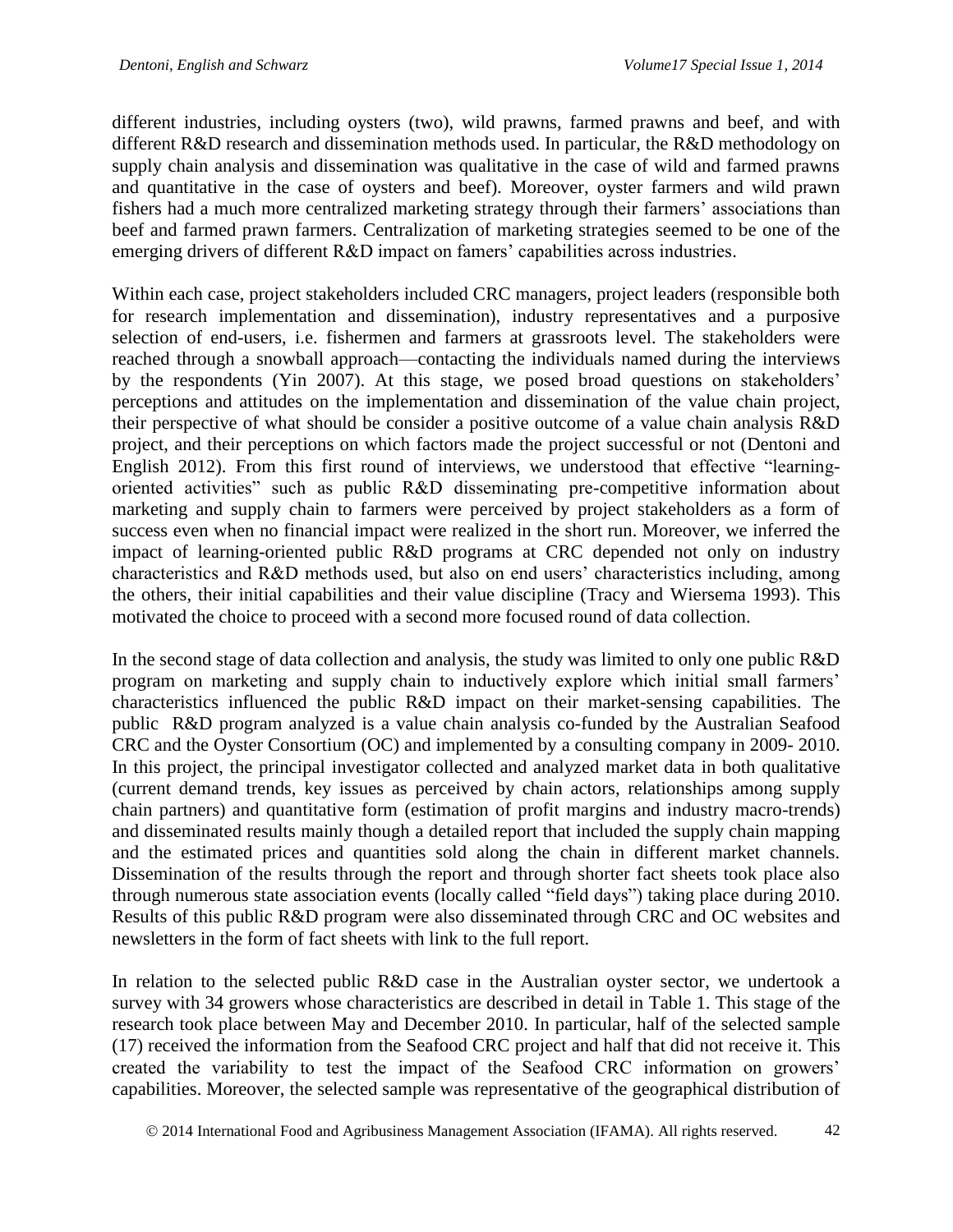oyster growers in Australia, who are mainly focused in New South Wales and to minor extent in Victoria, South Australia and Queensland, and of size (Table 1). Contacts were obtained through complete lists of oyster growers in publicly available web lists. Farmers were contacted by email first and then, after receiving their consensus, called by phone. Among the oyster farmers contacted, twenty-one did not respond or declined the interview. A part of the oyster growers that declined the interviews mentioned that they had a negative past experience with public R&D programs, thus they did not want to collaborate with this survey. This may create a selection bias that inflates the positive impact of the public R&D on oyster growers'. In order to minimize the selection bias process, researchers used a "cheap talk technique" (Tonsor and Shupp 2012). The cheap talk was delivered both via email and on the phone. This cheap talk mentioned that the survey was a study conducted by academics independent from the public R&D agency and that results were used for evaluation purposes, therefore it was important to gain the perspective also of users that may have had negative experiences with the institution. Phone interviews lasted on average sixteen minutes.

| <b>Oyster Farmers' Characteristics</b> | <b>Description</b>                                     |
|----------------------------------------|--------------------------------------------------------|
| <b>States</b>                          | 23 from New South Wales; 5 from Victoria; 4 from South |
|                                        | Australia; 2 from Queensland.                          |
| Received the CRC project               | 17 out of 34 (because of purposive sampling)           |
| information                            |                                                        |
| Time passed from receiving the         | Average: 11 months; Std. Dev.: 7 months.               |
| CRC project information                |                                                        |
| General Wholesalers as customers       | 19 out of 34                                           |
| Distributors as customers              | 4 out of 34                                            |
| Food Service as customers              | 3 out of 34                                            |
| Specialized Wholesalers as             | 5 out of 34                                            |
| customers                              |                                                        |
| Retailers as customers                 | 8 out of 34                                            |
| Direct consumers as customers          | 5 out of 34                                            |

| Table 1. Description of sample of oyster growers interview |  |  |  |  |
|------------------------------------------------------------|--|--|--|--|

### *Combining Structural Equation Modeling with Qualitative Evidence*

Through the interviews conducted with oyster farmers, researchers collected both quantitative and qualitative data to gain more insight on the cause-effect relationship among variables (Eisenhardt 1989). Quantitative data were analyzed with SEM (Hair et al. 2006, Kaplan 2009). First, SEM allows the researcher to combine measured variables and latent, complex concepts (Kaplan 2009) such as market sensing. Therefore, this multivariate statistic approach allows a rigorous analysis of the relationships between public R&D, dimensions of market sensing and identified conditions influencing R&D impact. Second, it provides the unique opportunity of building and testing frameworks representing complex webs of effects involving a chain of impacts relative to the project, the sector and the industry on firm's adoption of marketing research and ultimately on firm's innovation and performance. Finally, the open qualitative conversation had with the growers during the interviews allowed to make complete sense of the data, so that interpretation could be richer and more careful to the interviewees' perspectives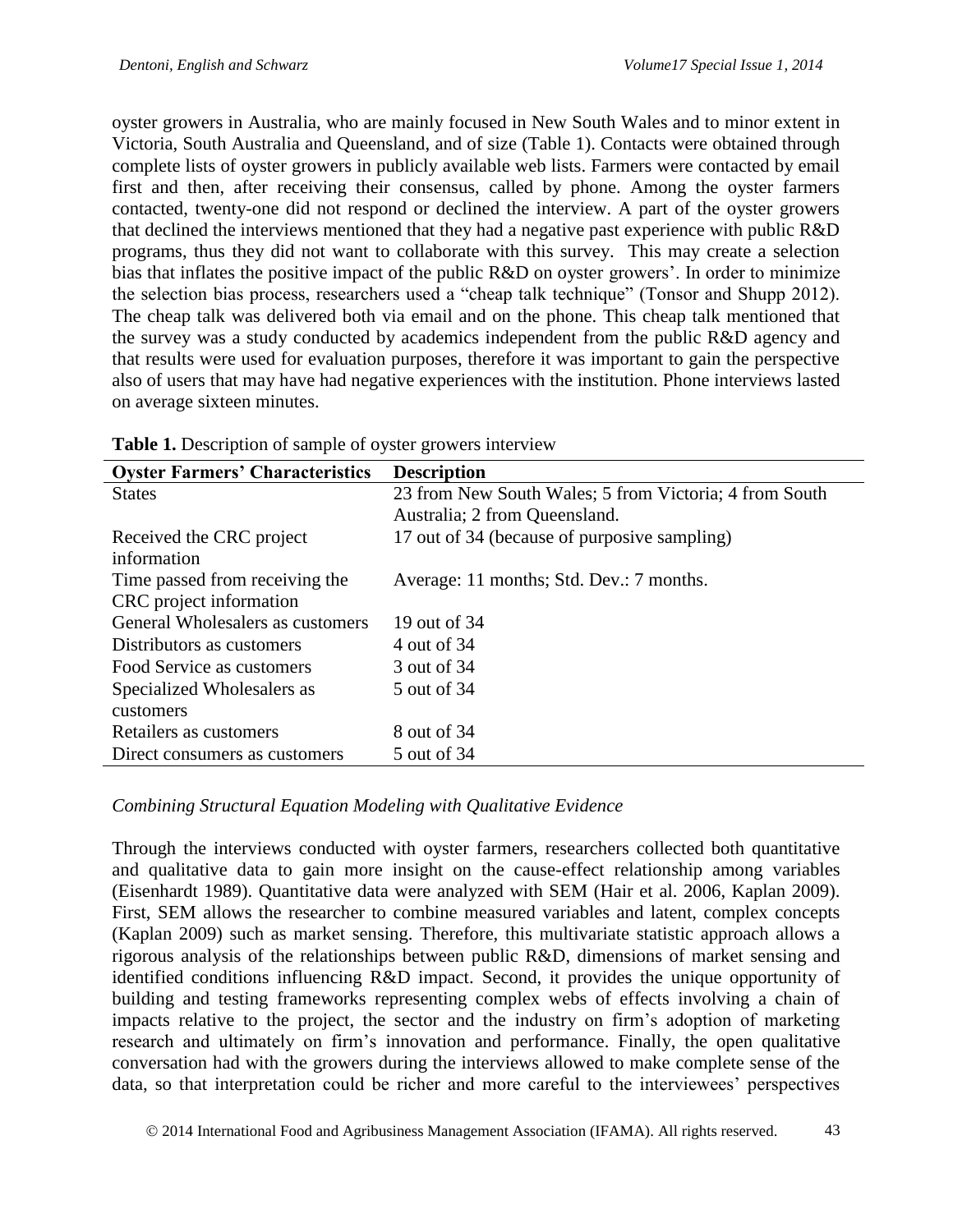(Birkinshaw et al. 2011). Since the sample is very small relative to the number of relationships analyzed in the model, a bootstrapping technique of simulation (Kaplan 2009; Dentoni et al.  $2012$ ) was used to reach statistical power. Yet, the real sample (n=34) remains too small for hypothesis-testing, which is left to future research.

In the questionnaire, capability measures were adapted from the model used by Lindblom et al. (2008) which drew on Day's (1994) work about conceptualizing the market sensing abilities of firms. Lindblom et al. (2008) surveyed a number of retail entrepreneurs to test the effect of market sensing capabilities on the growth and profitability of the retailers. The questions were split into three sub constructs, namely sensing, sense making and response (Lindblom et al. 2008). These categories were then adapted to form our survey in conjunction with seeking feedback about the survey from seafood industry experts, the Seafood CRC management, utilizing our own new hypotheses and our observations from the face to face interviews that we had already conducted. The oyster project leader was also consulted and he modified and added questions to better focus the survey. The survey was split into four sections dealing with awareness of the oyster project, the search and use of information on customers and markets, relationships with customers, and understanding customers.

Section 1 of the questionnaire is meant to establish whether the respondent had received information on the public R&D program, the time of receipt of this information and the particular way it was received. This allows for analysis of the method and timing of dissemination of project outcomes and the most efficient or popular way to distribute the information. The second group of questions in section 1 is necessary in order to ascertain the extent or otherwise of use of the outcomes of the project. In order to determine whether or not firms are developing capabilities derived from the project outcomes it is necessary to identify what aspects of the project outcomes are most useful, if they were not useful, why not, and whether or not there has been a change to business practices from the project outcomes. Identifying whether a change has been made and what it is or if there is intention to make changes, and if there is some impediment to making those changes is also imperative. This will allow analysis of what specific aspects of the project are most useful for firms and whether other changes need to be made in the supply chain, regulations or operations of a particular industry in order to allow business to adapt and grow their capabilities.

Section 2 focused on the sub construct of 'sensing' as adapted by Lindblom et al. (2008) from Day's work (1994). In order to understand an industry's capability to sense the needs of their market the survey posed questions about what sources firms use to gather customer information, whether they exchange information with fellow growers to augment the information they find independently and how they evaluate the usefulness of this information. The final 4 questions in this section analyzed the degree to which the information that firms find about their markets and customers influence their business decisions. In business not all decisions are based on customers' needs, some decisions may be based on other drivers such as personal desires or the need to pay off debt. These questions were adapted from the 'sense-making' and 'response' sub construct as detailed by Lindblom et al. (2008).

Section 3 aimed to analyze the relationship growers have with their customers. Hooley et al (2005) identified that creating good customer relationships, loyalty and satisfaction helped to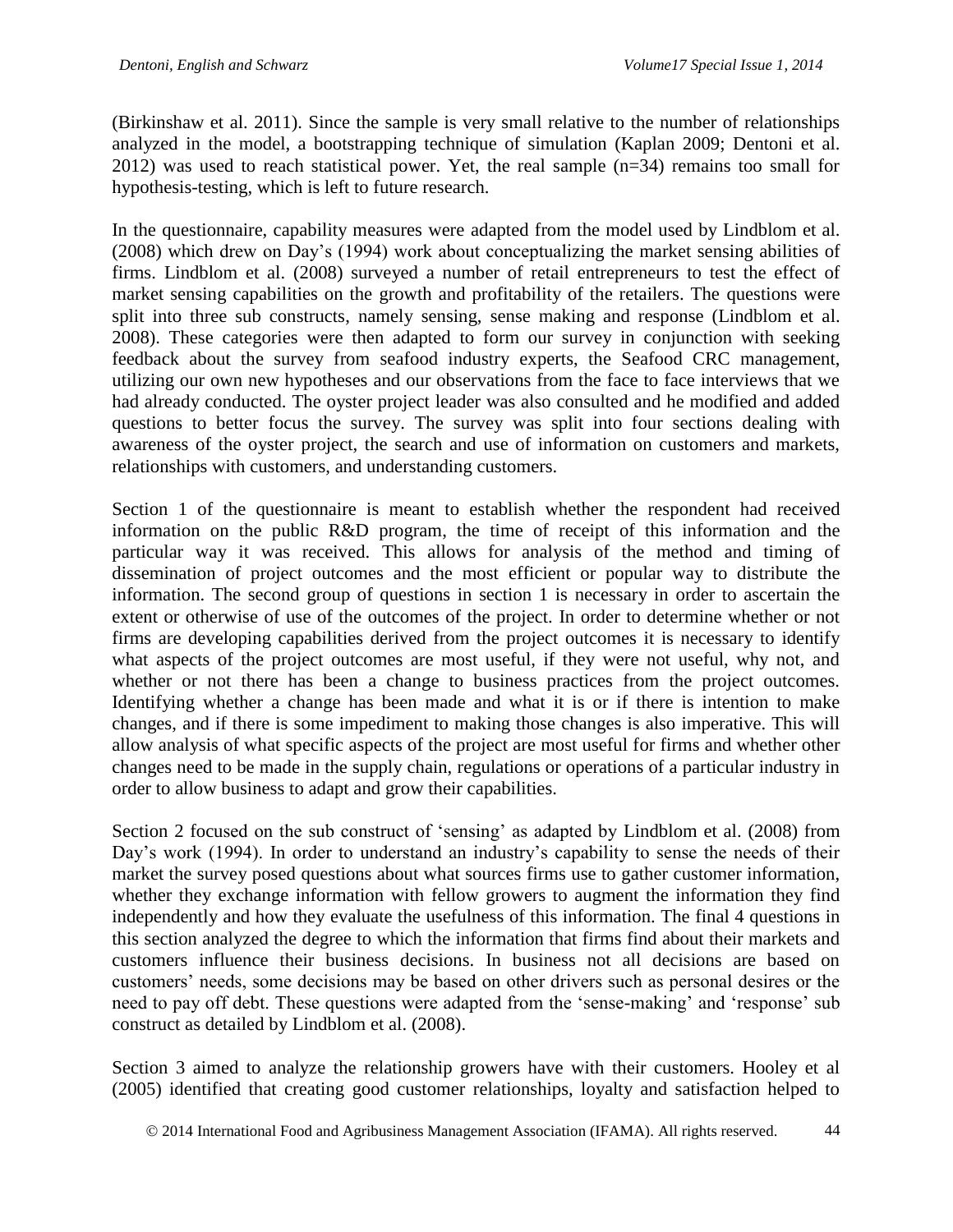build "superior market performance". The questions in this section were based on a list of marketing resources and performance items identified as key factors in building effective customer relationships (Hooley et al. 2005). The questions posed asked growers to rate their capability in building and maintaining good relationships in comparison to other growers and to clearly identify their main customers. This information helps to reinforce the results from the 'sense-making' section of the survey and determine the level of ability firms have in using the information in a profitable way to gain new customers, retain existing customers and build new relationships.

Section 4 drew on questions from both Hooley et al (2005) and some questions used to describe the norms operating in a selection of Japanese firms in an analysis of a variety of Japanese businesses as part of an organizational behavior study conducted by Deshpandé et al. (1993). The study posed questions about how well a firm knows their customers and if there is any procedure in place to measure or check that they their customers are happy and if they are using market and customer information effectively. In our survey we asked questions to determine how committed firms are to serving their customers, to what degree the firm's strategy is based on understanding customers and how firms go about increasing customer value if at all. Determining if there is a check system in place to understand and monitor customer satisfaction was also important to cross check against other sections of the survey and ascertain whether or not firms are actually sensing the market correctly and responding to that information in the most effective way.

In section 5 includes twelve questions assessing oyster growers' value discipline (Tracy and Wiersema 1993). We included variables on value discipline because the first round of data collection suggested that this oyster growers' characteristic may have an impact on their learning from public R&D. Value discipline refers to the competitive posture that a business organization chooses to deliver superior value to customers (Tracy and Wiersema 1993). Three value disciplines are identified: customer intimacy, product leadership and operational excellence. Firms competing on customer intimacy strive to develop products that tightly fit their customer needs. Firms competing on product leadership strive to continuously innovate on technology to provide superior tangible quality and convenience. Firms competing on operational excellence strive to improve efficiency of operations to keep low costs and prices (Tracy and Wiersema 1993). The three measures are in a trade-off among them, that is, respondents need to assign percentages to the three value disciplines for four questions. From the measures of value discipline, value discipline clarity is assessed (Micheels and Gow 2009). Firms that do not have a strong preference for one or two out of the three value disciplines have low value discipline clarity (Micheels and Gow 2009). Agri-food firms with low value discipline clarity have lower performance than companies with higher clarity (Micheels and Gow 2009). Finally, questions concluded with questions on the size of the firm in terms of number of employees and managers' past experience, age, gender and education (Damanpour 2006).

## **Key Selected Background**

The Seafood CRC is a public-private R&D institution, which since 2007, undertakes and disseminates research on production, post-harvest and marketing issues throughout the seafood sector collaboratively with research institutions and industry organizations. This is one of the many Cooperative Research Centres instituted by the Australian Government since 1991 to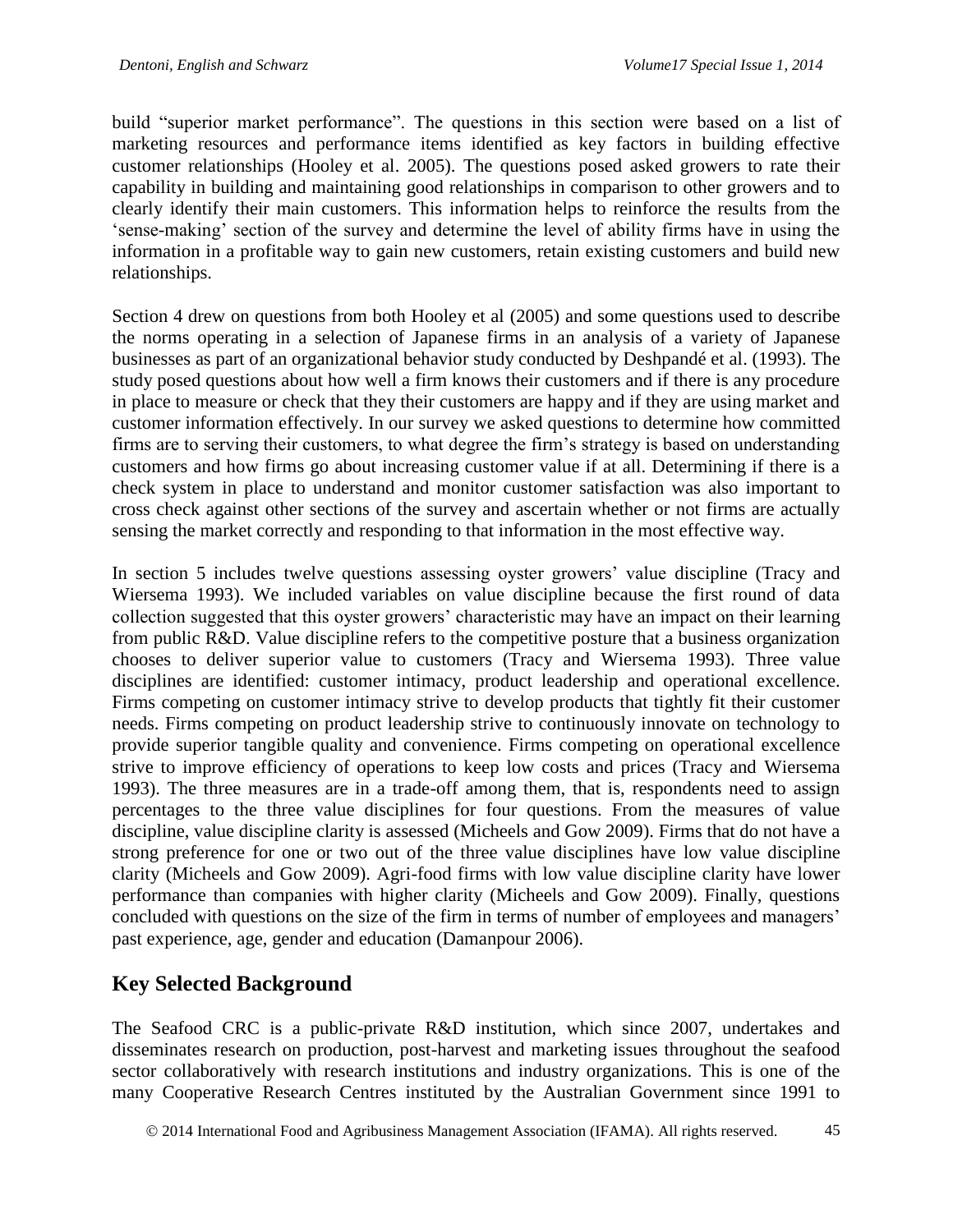enhance collaboration between researchers and private actors in both agricultural and nonagricultural sector. It involves a seven-year plan of investment equal to Australian \$140 million from 2007 to 2013. Out of this amount, \$77 million is cash from the Commonwealth Government, the Fisheries and Research Development Corporation and the seafood industry, and in minor part from the South Australian Government and other research and development providers.

Three major R&D programs characterize the Seafood CRC: production innovation, innovation in post-harvest technologies and marketing, and education. Specifically, the Seafood CRC program on innovation in post-harvest technologies and marketing included more than seventy projects which are completed, being undertaken or just started. Overall, this program aims at improving profit margins of the primary seafood industry by 1) providing knowledge and expertise for the industry to seize profitable market opportunities and by 2) providing innovation concepts in postharvest technology for the industry to optimize their operations (i.e. to reduce spoilage and losses). In particular, a set of projects in the Seafood CRC program on innovation in post-harvest technologies and marketing has the more specific aim of transferring knowledge and capabilities to the industry for expanding their vision and search of market opportunities. This set included among the others projects with the Australian oyster grower and farmed prawn industry, the Spencer Gulf wild prawn fishery in South Australia and the finfish industry in Western Australia.

The project with the oyster industry was based on a partnership between the Seafood CRC, the Oyster Consortium and an external consulting company as research provider. The research was conducted in 2008 and disseminated to the Oyster Consortium and oyster growers between 2009 and 2010. The project was designed as a broad information gathering exercise with no predefined commercial outcome. The project aimed to deliver information to oyster growers and the Oyster Consortium to achieve a better understanding of the supply chain from farm gate to the consumer's plate. The project had five main objectives: to map the entire supply chain and provide approximate numbers of oysters moving along each section of the chain; to calculate the volume, location and production for each species of oyster; to elicit and discuss drivers of oyster demand; to calculate the various transaction costs to ascertain where and to whom the profits are going and provide recommendations to help ensure the long term sustainability of the oyster industry. The study was conducted by performing a detailed analysis of eight market channels tracking the oysters from the grower to the final stage of consumption by the consumer. This was conducted through research, observation of the chain and interviews with various players along the chain. This research resulted in a detailed supply chain analysis detailing each step in the chain. A detailed financial breakdown was also provided showing the margins along each step in the supply chain. Some of the retail margins were approximate due to commercial sensitivities from some players not wanting to reveal actual costs. Once the data collection and analysis was completed, the information was disseminated in a variety of ways including newsletters and hard copies of the report but mainly thorough presentations by the research provider at field days, Oyster Consortium meetings and state oyster association meetings. The Seafood CRC projects with the farmed prawn and finfish industry had the same approach of research and dissemination.

The project with the Spencer Gulf wild prawn industry was based on a partnership among the Seafood CRC, Spencer Gulf Wild Prawn Fishermen Association (SGWPFA) and a consultant at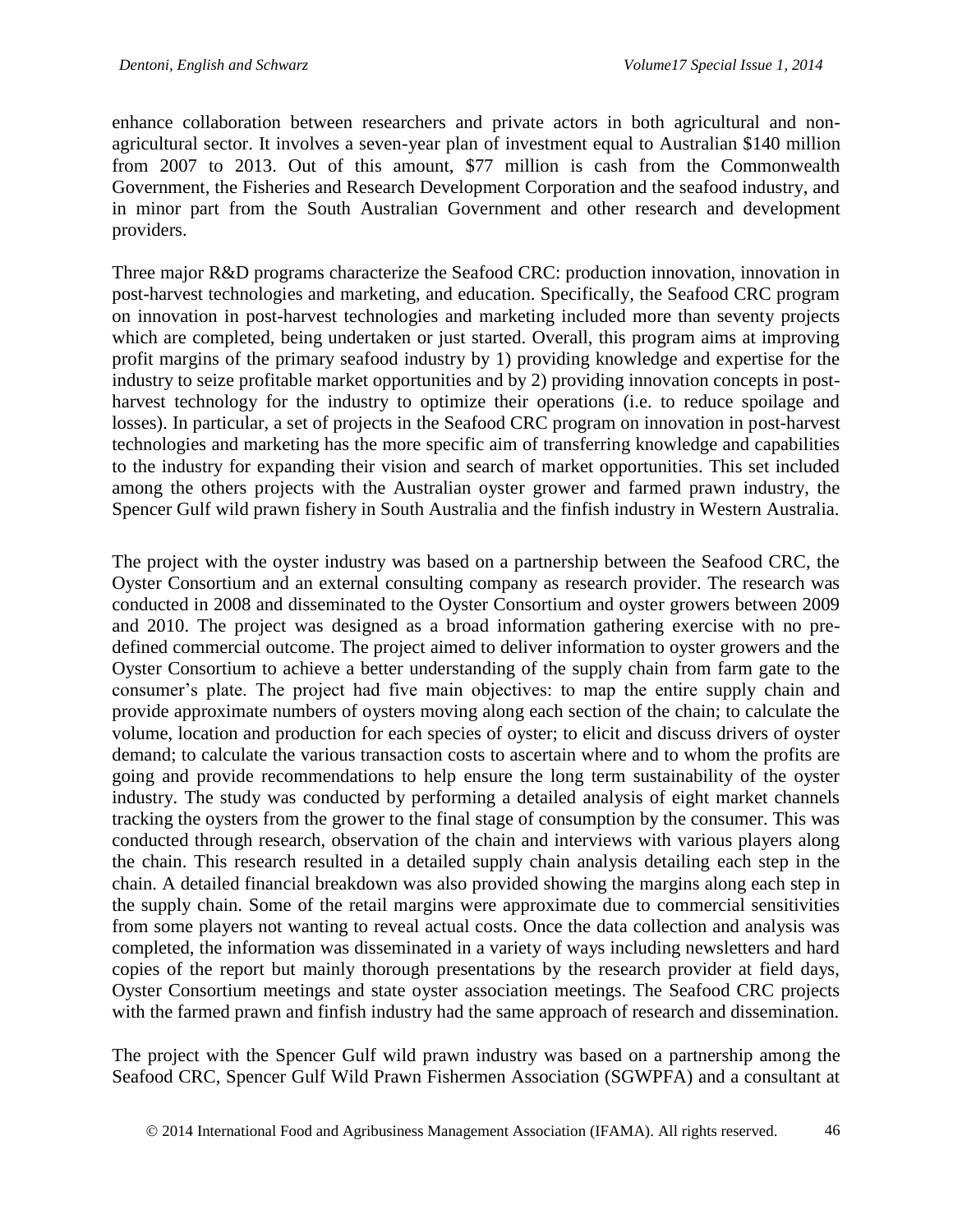the Department of Primary Industries and Resources of South Australia (PIRSA). The project was conducted in late 2009 and the information was presented to the SGWPFA, the fisherman and the partners in the prawn value chain through meetings and distribution of the final report. The main objective of the project was to screen and analyze market opportunities which could derive greater profit from the fishery. This involved a detailed value chain analysis and close collaboration with various members of the value chain. The license holders involved in the fishery involved were thirty-seven, six of the key portside buyers, as well as local retailer and restaurant managers. In this case, a rapid appraisal of the chain was performed to identify the partners along the chain and the expectations and requirements on prawn supply. This research also used secondary data from consumer research on prawns along with interviews with chain members. It followed analysis of interview results, which involved mapping the product flow and information flow and establishing the strength of relationships along the chain. Finally, results from this analysis were disseminated to the industry with meetings to the group of prawn licence-holders and individual meetings with buyers, processors, retailers and restaurants.

Both of these two R&D project methodologies involved detailed analysis of the supply chain in each of the fisheries. Similarly both involved interviews and detailed analysis of the each step in the chain through close collaboration with chain members, research providers and the growers or fishermen themselves. In both cases a large amount of information about the chain has been provided back to the relevant industry associations, growers and fishermen with suggestions to make strategic and operational changes or adjustments to how their businesses or industries are operated. The main difference between the projects is that the oyster project was focused on providing information to the growers and industry whereas the prawn value chain project has a specific commercially-based outcome to expand specific market opportunities to increase the value of the fishery. This might include utilizing a new brand emphasizing the local and sustainability attributes of prawns, changing the marketing strategy by switching to a single desk joint selling point or introducing new post-harvest technological innovations.

### **Results of the Survey with Oyster Farmers**

Results from the structural equation models (Table 2, see Appendix) and related qualitative data analysis can be synthesized as follows:

- 1. The value chain information disseminated by the CRC project had a positive impact on farmers' market sensing capabilities (Table 3). In particular, the project information had an impact on farmers' capability of searching information (F1) and processing information (F2). The causality between information from the project and market sensing capabilities is confirmed by the qualitative evidence collected in the semi-structured interview. Around 80% of the farmers receiving the project information mentioned that before receiving project information - they were unaware of 1) the number of actors downstream the oyster value chain between their customer and the final consumer and 2) of the margins made by each actor within the chain, and particularly by their customers.
- 2. Farmers that have learned most from the project (BLearning) are the ones that had lower capabilities of searching market information (F1). These are mainly the farmers that showed higher surprise on information about margin and value chain structure. Around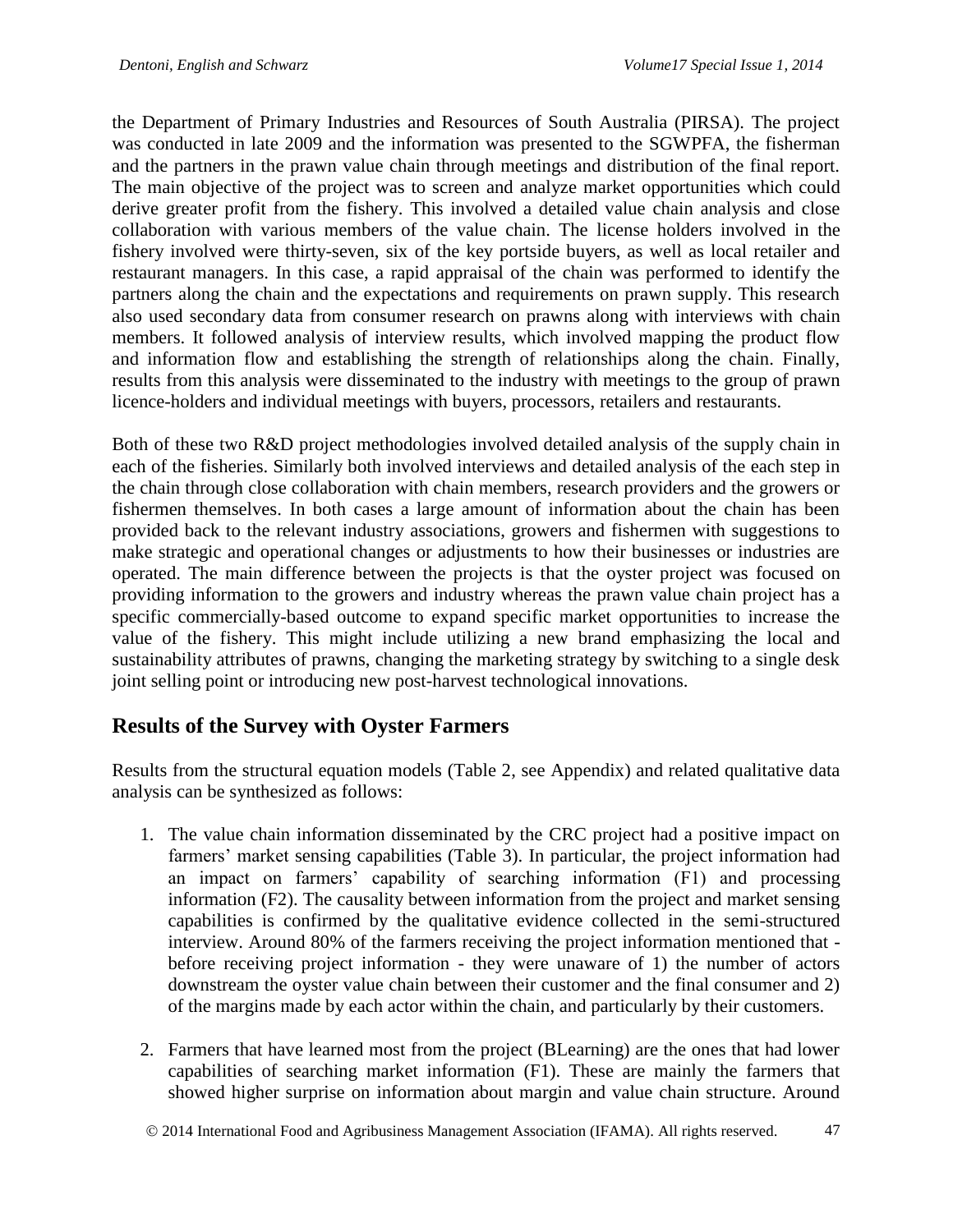40% of farmers mentioned that, if they knew this information earlier, they would 1) have attempted to take different market strategies in the recent past and 2) they would have exercised less pressure on their customers and built a more trust-based relationship. Instead, the segment of farmers with highest market sensing capabilities did not really get a marginal increase in learning from receiving this information. As many farmers in this segment stated, the information from the value chain analysis mostly confirmed knowledge that they already had.

- 3. Farmers' capability of searching (F1), processing (F2) and using market information (F3) are strongly correlated among each other. This confirms that these three subsequent activities can be effectively synthesized by the concept of market sensing. Moreover, market sensing is positively associated with building stronger ties with customers (F4). In 10 interviews, farmers with high market sensing capabilities demonstrated that they used the new information not only to evaluate their current market strategy but also to reassess the strategic intent of the on-going public-private R&D projects. In particular, farmer mentioned: 1) the importance of keeping strong relationships with existing customers and collectively promote the healthy properties of the product; 2) the scarce relevance of shifting market channels towards supermarkets; 3) the importance of creating new occasions of use of the oyster product and facilitate the access and disposal to the product, especially for new consumers.
- 4. Results on oyster growers' value discipline (Figure 1) show that the majority of growers create value by attempting to anticipate and serve customer needs and by innovating to have the up-todate product for quality. Out of the 34 sampled, 19 growers have a value discipline that is close to the customer intimacy/ product leader ship line (Figure 1). Seven of them are very close to the "customer leadership" corner. A smaller amount of growers create value by serving customer needs while focusing on operational efficiency. Out of the 34 sampled, six growers are close to the customer intimacy/ product leadership line.



**Figure 1.** Sampled Oyster Farmers' Value Discipline and Value Discipline Clarity

**Legend.** Each dot represents a graphical representation of the value discipline of one oyster farmer sampled. The ternary plot was created using an Excel program developed by Graham and Midgley (2000). Value discipline clarity is calculated as the minimum distance from coordinate to a boundary of the triangle through a half-taxi metric (Miller 2002).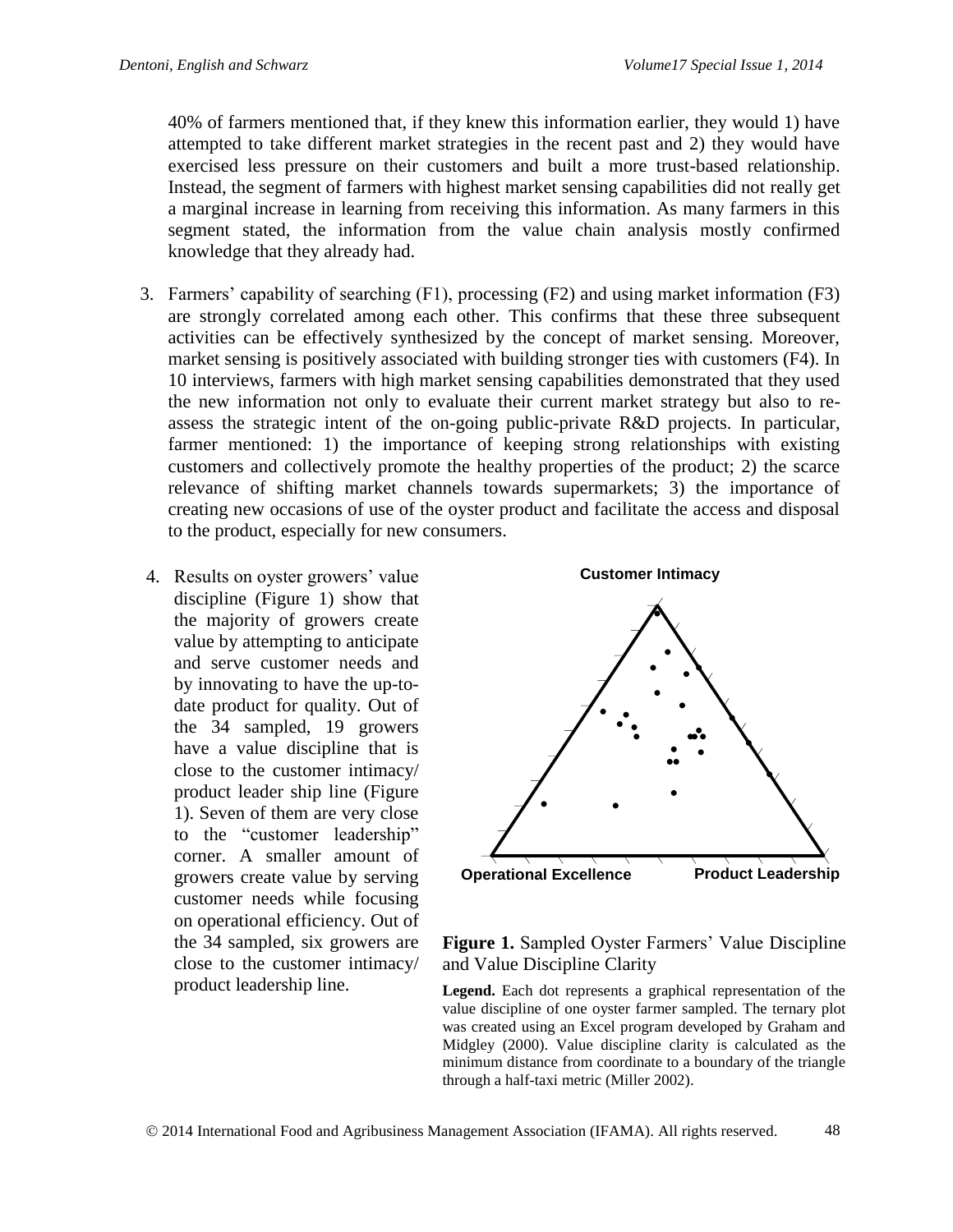- 5. Farmers' value discipline clarity is strongly associated with their market sensing capabilities. In particular, farmers with the highest levels of value discipline clarity are the most able to search for market information and, consistently with point 2 above, have learned fewer new information from the dissemination of project results.
- 6. Demographic factors seldom play a role in the impact of project information on farmers' market sensing capabilities. In particular:
- 7. Project information has been received mainly by younger farmers with less years of experience in the oyster sector. Although younger, open interviews revealed that many of them have already a central role in the oyster growers' networks within their state and national associations and the contract of the contract of the contract of the contract of the contract of the contract of the contract of the contract of the contract of the contract of the contract of the contract of the
- 8. Elder farmers have a relatively higher capability in processing market information and customer advantage, while farmers that had previous job before growing oysters have a capability advantage in searching market information.
- 9. The rejection of the other models based on the overall goodness-of-fit indexes (Table 1) implies that:
- 10. After an average of eight months after receiving the project information, no significant impact on changes in farmers' marketing activity took place. Most of the farmers (14 out of 17 receiving the project information) mentioned that value chain information from the project was useful learning to future negotiations with existing customers and to explore future opportunities, but they do not intend to make market changes in the short run. Moreover, 50% of the farmers mentioned that, although they would like to make changes, financial and/or volume of supply constraints do not allow them to innovate. Only three farmers out of 17 mentioned that they already made changes in their product development and customer channels after receiving the project (on average, these three received the information more than one year after the time of the interview).
- 11. The impact of the disseminated value chain information does not have an impact on farmers' customer-linking capabilities, but only on market sensing capabilities.
- 12. The impact of the disseminated value chain information on market sensing capabilities does not depend on what the existing customer channels (general or specialized wholesalers, fishmongers, direct to consumers, food service or retail) that the farmers had.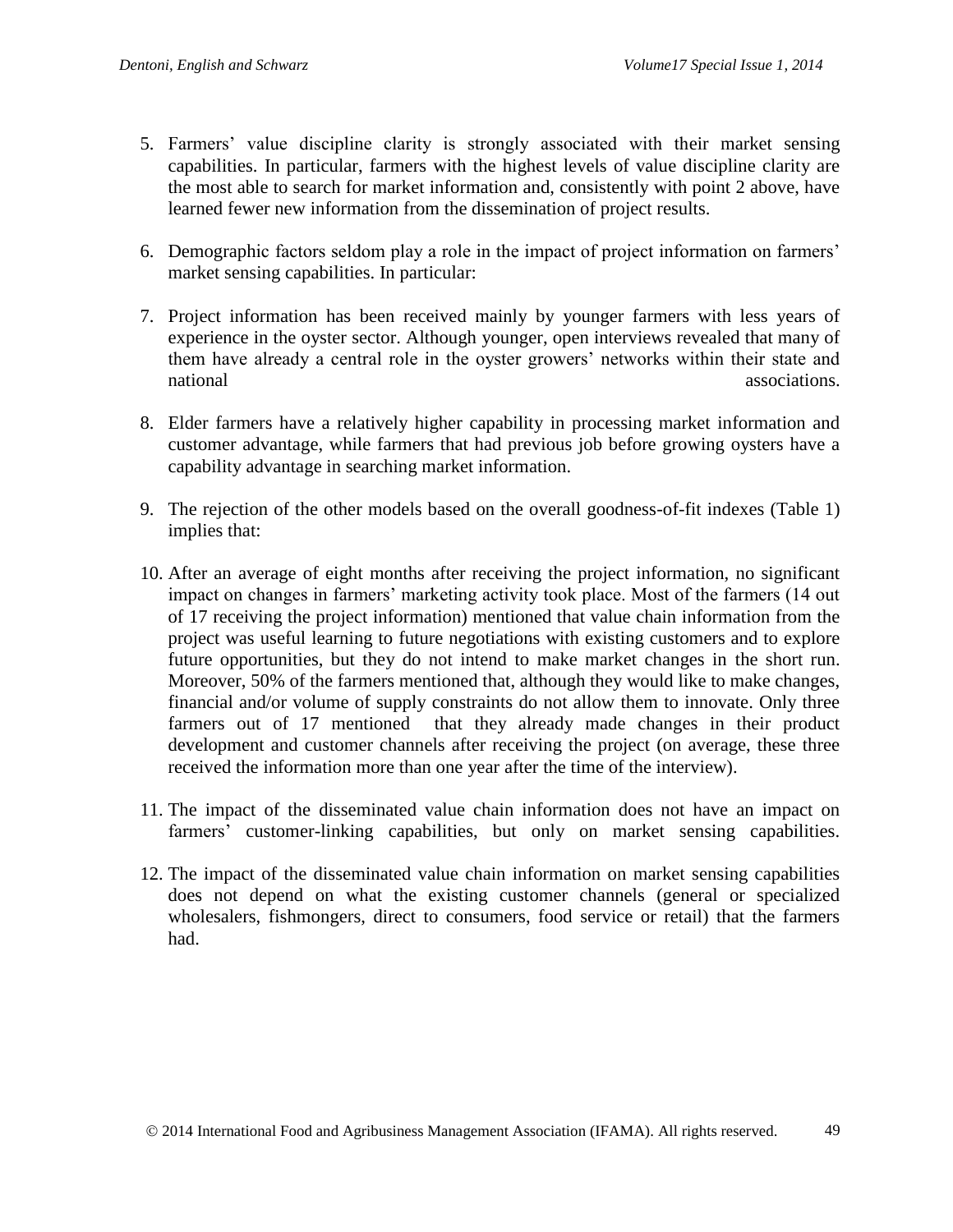

**Figure 2.** The Proposed Framework: The Impact of Public R&D on Marketing and Supply Chain on End Users' Market-Sensing Capability

**Legend.** Each arrow represents a causal relationship between two concepts (represented by boxes), either positive (+) or negative (-). P1, P2, P3, P4 refer to the propositions stated in Section 6. Dotted arrows represent propositions established based on qualitative evidence through comparison across cases. Full arrows represent propositions based on quantitative evidence through SEM within the "typical" oyster case.

### **Discussion and Research Implications**

#### *Impact of Public R&D on Small Farmers' Market Sensing*

Results from the cross-comparison of five value chain projects and the in-depth analysis of the oyster sector provide evidence supporting the following set of propositions on the impact of public R&D value chain information on farmers' market sensing capabilities.

First, chain actors systematically found that the quantitative information from the R&D value chain projects was more useful than qualitative information about the structure and the relationships along the supply chain. Out of 17 sampled, 15 oyster farmers mentioned that information on estimated chain partners' margins was the key information from the R&D project report. This is information immediately gave respondents knowledge on the magnitude of the market opportunities that were in place for them if they had upgraded their services and supply to current customers or if they had switched to a different customer or channel. Based on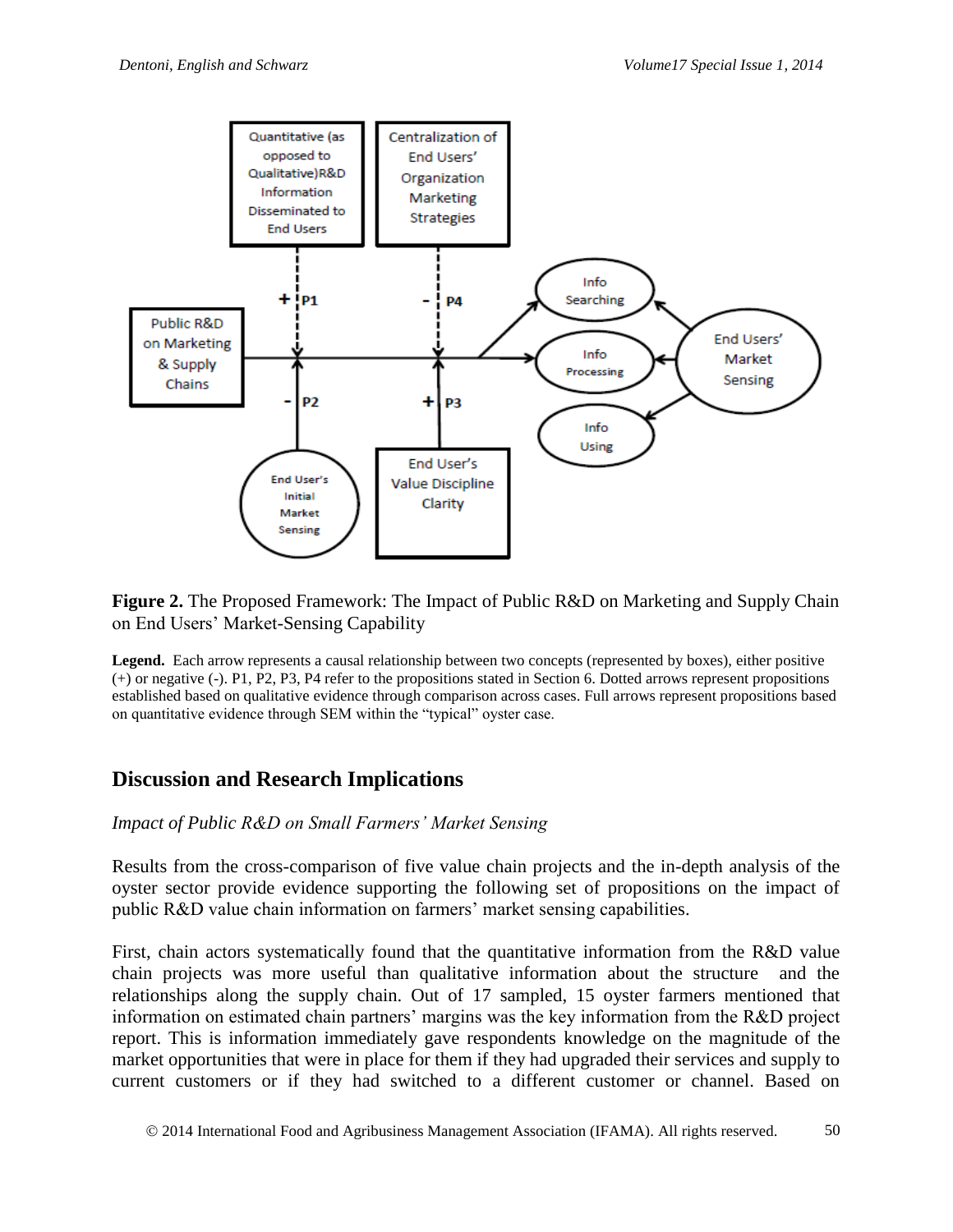information on estimated margins, respondents could begin comparing potential benefits and costs of taking individual actions on marketing and supply chain. Similarly, chain actors in the beef and farmed prawn receiving quantitative information from the chain analysis found the information useful, as opposed to the chain actors in the beef and wild prawn sectors that received only qualitative information. This evidence leads to the following propositions:

*P1. Research methods involving a quantitative estimation of chain players' profit margins have a positive role on the relationship between R&D projects and targeted firms' market-sensing capabilities.* 

Second, data from the 34 oyster growers sampled revealed that value discipline clarity and initial lower levels of market-sensing made end users' learning from public R&D on marketing and supply chain more effective (Table 2 and 3, see Appendix). Therefore, the two propositions follow:

*P2. The lower the initial levels of end users' market sensing, the higher the impact of public R&D on marketing and supply chains on their market-sensing capabilities. P3. The higher the end users' value discipline clarity, the higher the impact of public R&D on marketing and supply chains on their market-sensing capabilities***.** 

Qualitative data from the cross-comparison of five value chain projects and the in-depth analysis of the oyster sector provided evidence on the relationship between end users' capabilities and their industry association capabilities. In particular, the level of centralization of the decisionmaking within the industry association partnering within the R&D project influences the extent of capability transfer to the grassroots levels of the organization and therefore to the individual end users. In the Australian seafood industry, associations that take highly centralized strategic decisions about markets, with fishermen and growers remaining mainly focused on their daily operations. This is the case of local oyster associations and wild prawn associations. In these cases, individual end users learned less extensively from public R&D projects than in cases of large, decentralized associations. Conversely, national industry associations often have a decentralized structure, such that R&D project information flows from the center to the periphery with a larger number of industry members accessing and elaborating it. Therefore a higher number of individual end users learn more from public R&D value chain project results when the project is delivered to national-level industry associations with a de-centralized structure. Therefore, the following final hypothesis is stated:

*P4. The level of industry association's centralization of strategic decision-making has a negative moderating role on the relationship between R&D projects and targeted firms' market-sensing capabilities.*

These seven propositions compose the theoretical framework described in Figure 2, which can be tested in future research based on the empirical evidence so far collected.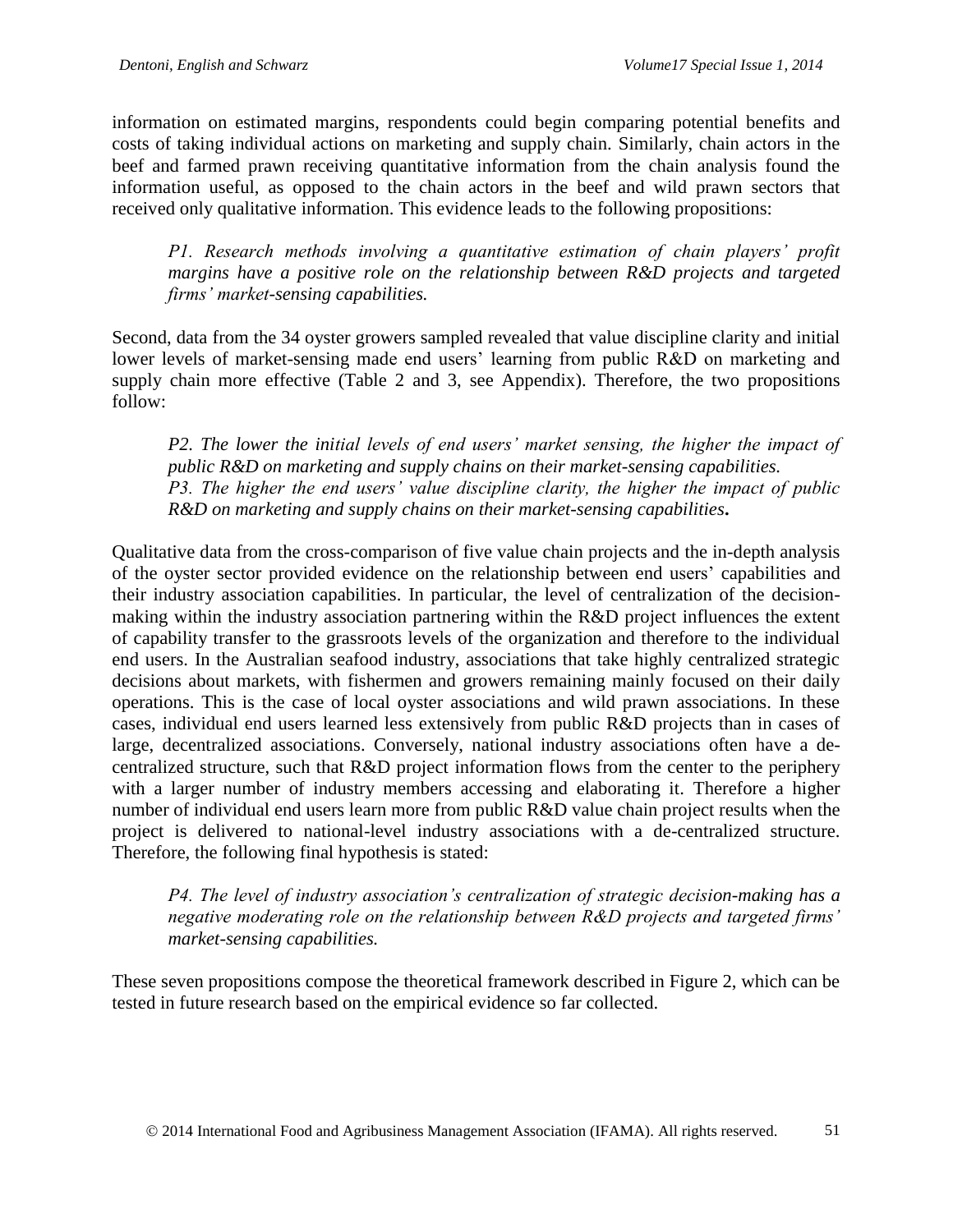### **Conclusions**

Developing "double-loop learning" (Argyris 1977) is instrumental to ensure sustainability of public R&D project outcomes. This applies also to public R&D on marketing and supply chains in the agri-food sector, where the policy objective justifying the public R&D investment is twofold: 1) providing valuable pre-competitive information to allow farmers making market–driven innovations; 2) developing farmers' market-sensing capabilities, which is a key driver of market orientation, innovation and entrepreneurship (Day 1994; Micheels and Gow 2008). Based on the evidence from five cases of public R&D in the seafood sector and from an-depth "typical" case of public R&D in the oyster sector, this study explored under which conditions public R&D on marketing and supply chains has an impact on the market-sensing capabilities of small farmers. A grounded theory approach of inductive research (Eisenhardt 1989) based on mixed qualitative and quantitative data collection and analysis (Birkinshaw et al. 2011) was applied to discern the impact of public R&D on small farmers' accessing market information from the impact on their double-loop learning, that is, their ability of searching, processing and learning market information in the future.

Empirical evidence from the Australian Seafood CRC cases revealed that that receiving quantitative information on profit margins and quantity flows along the chain is an essential information for the development of market-sensing capabilities. Moreover, small farmers with initial lower levels of market sensing capabilities and high value discipline clarity are the ones learning most from the public R&D dissemination process. Finally,; public R&D has stronger impact on small farmers' capabilities when the industry association is also market oriented and when it decentralizes marketing decisions to the individual member firms.

In this research, an inductive "grounded theory" approach which is exploratory in nature is used to gain knowledge in an area where there is no previous research done, that is, when public R&D has an impact end users' market sensing capabilities in the agri-food sector. This theory-building study led to the development of propositions to be tested in future research. In particular, research would benefit from expanding the quantitative data collection to a set of purposive public R&D cases selected based on the structure of the inter-organizational industry associations which public R&D end users belong to and the characteristics of the public R&D research and dissemination methods. Finally, collecting baseline data on the initial farmers' market sensing capabilities into a panel database would effectively test the change in market sensing capability over time due to public R&D. This would also provide a test for the causal relationship between public R&D and development of market-sensing capabilities, which in this study is proposed based on qualitative discussions with the interviewees.

## **References**

Allen, P. 1999. Reweaving the food security safety net: Mediating entitlement and entrepreneurship. *Agriculture and Human Values* 16(2): 117-129.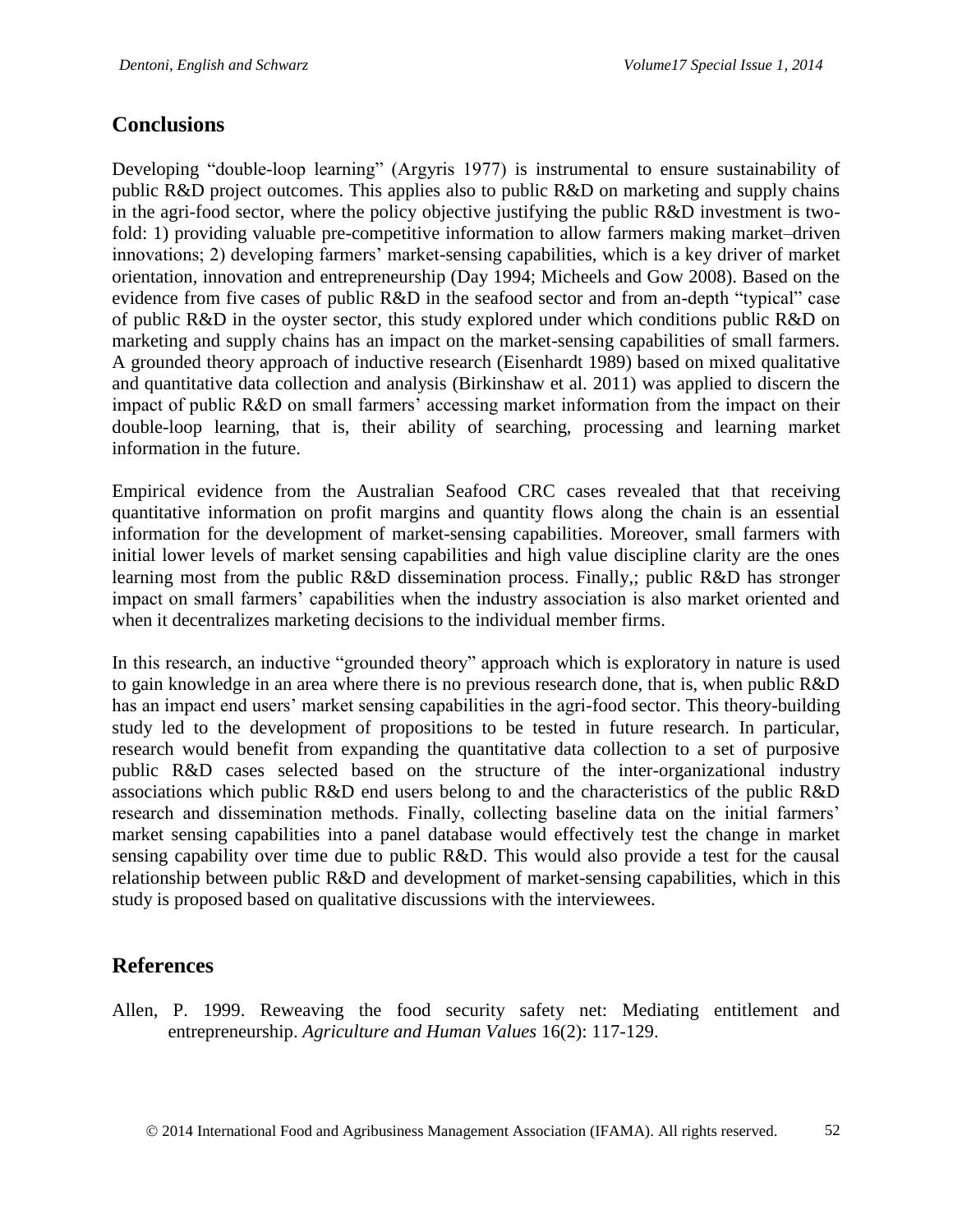- Andersen, M. A. and W. Song. 2013. The Economic impact of public agricultural research and development in the United States. *Agricultural Economics* 44 [\(3\):](http://onlinelibrary.wiley.com/doi/10.1111/agec.2013.44.issue-3/issuetoc) 287-295.
- Anderson, J. and J. Narus. 2007. *Business market management. Understanding, creating and delivering value.* Prentice Hall: New York.
- Argyris, C. 1997. Double Loop Learning in Organizations. *Harvard Business Review* 55: 115- 125.
- Beverland, M. and A. Lindgreen. 2007. Implementing market orientation in industrial firms: A multiple case study. *[Industrial Marketing Management](http://www.sciencedirect.com/science/journal/00198501)* 36 [\(4\)](http://www.sciencedirect.com/science/journal/00198501/36/4): 430–442.
- Birkinshaw, J., M. Y. Brannen and R. L. Tung. 2011. From A Distance And Generalizable To Up Close And Grounded: Reclaiming A Place For Qualitative Methods. An International Business Research. *Journal of International Business Studies* 42 (5): 573-581.
- Capitanio, F., A. Coppola and S. Pascucci. 2009. Indications for Drivers of Innovation in the Food Sector. *British Food Journal* 111 (8): 820-838.
- Clarysse, B., M. Wright and P. Mustar. 2009. Behavioural additionality of R&D subsidies: A learning perspective. *Research Policy* 38(10): 1517-1533.
- Cohen, W. M., and D. A. Levinthal. 1990. Absorptive capacity: a new perspective on learning and innovation. *Administrative science quarterly* 35 (1): 128-152.
- Damanpour, F. 1996. Organizational Complexity and Innovation: Developing and Testing Multiple Contingency Models. *Management Science* 42: 693-716.
- Day, G.S. 1994. The Capabilities of Market-Driven Organization. *Journal of Marketing* 58 (4): 37-52.
- Dentoni, D. and F. English. 2012. Dealing with Cultural Differences in Public-Private R&D Projects: The Experience of the Australian Seafood Sector. *International Food and Agribusiness Management Review* 15(A): 131-136.
- Dentoni, D., D. Menozzi and M. G. Capelli. 2012. Group heterogeneity and cooperation on the geographical indication regulation: The case of the "Prosciutto di Parma" Consortium. *Food Policy* 37(3): 207-216.
- Dentoni, D. and T. Reardon. 2010. Small farms building global brands through social networks. *Journal on Chain and Network Science* 10(3): 159-171.
- Deshpandé R., J.U. Farley and F.E. Webster. 1993. Corporate Culture, Customer Orientation, and Innovativeness in Japanese Firms: A Quadrad Analysis. *Journal of Marketing* 57: 23- 27.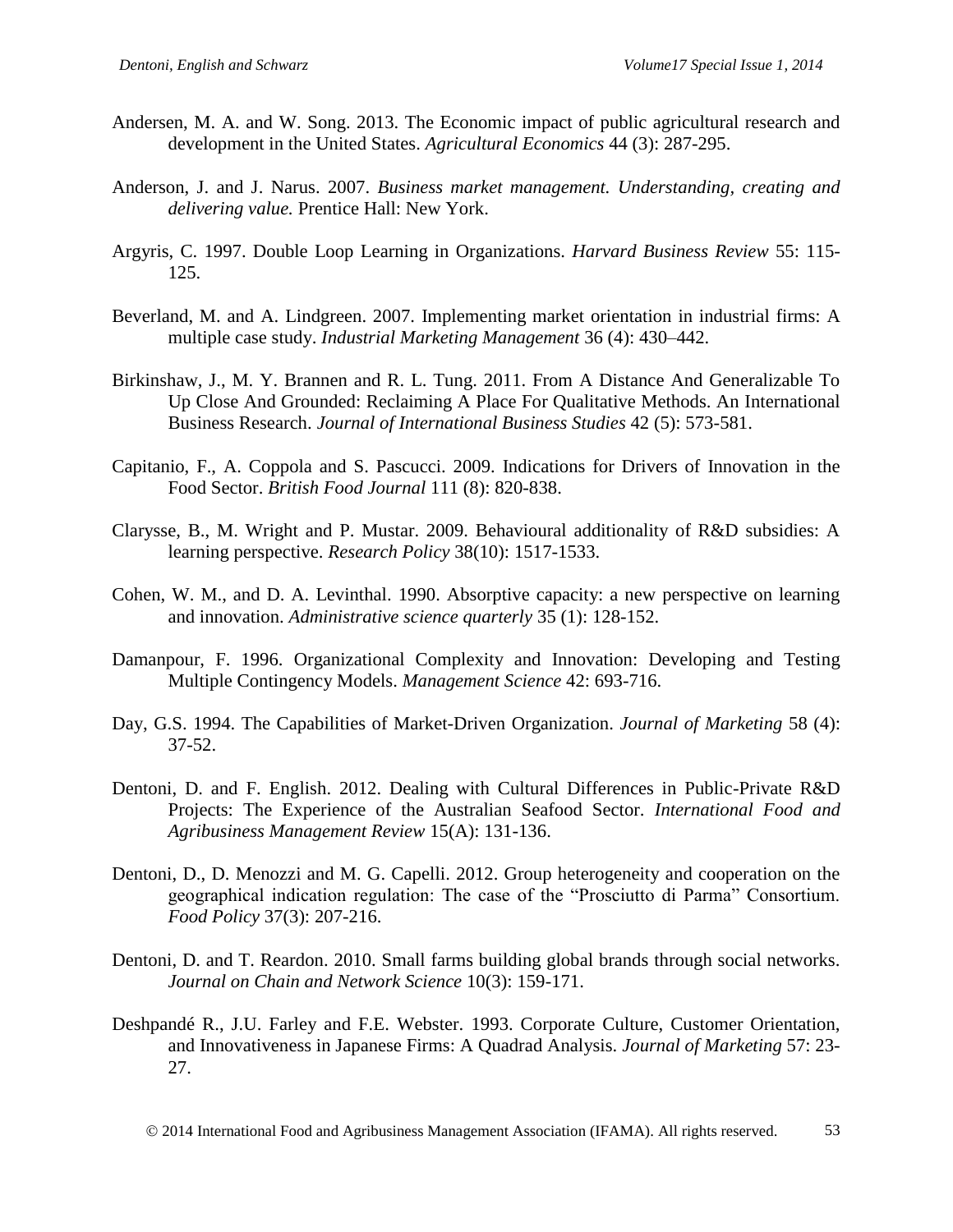- Eisenhardt, K.M. 1989. Building Theories from Case Study Research. *Academy of Management Review* 14: 532-550.
- Falk, R. 2007. Measuring the effects of public support schemes on firms' innovation activities: Survey evidence from Austria. Research Policy 36(5): 665-679.
- Graham, D.J., and N. G. Midgley. 2000. Graphical Representation of Particle Shape Using Triangular Diagrams: An EXCEL Spreadsheet Method. *Earth Surface. Processes and Landforms* 25 (13): 1473–1477.
- Glaser, B.G. and A.L. Strauss. 1967. *The Discovery of Grounded Theory: Strategies for Qualitative Research.* London, Wiedenfeld and Nicholson.
- Grunert, K. 2005. Food quality and safety: consumer perception and demand. *European Review of Agricultural Economics* 32 (3): 369-391.
- Hair, J.F., W. C. Black, B. J. Babin, R. E. Anderson and R.L. Tatham. 2006. *Multivariate Data Analysis*, Upper Saddle River, NJ: Pearson Prentice Hall.
- Holster, H., L. Klerkx and B. Elzen. 2008. Stimulating entrepreneurship: The impact of a new way of organizing dairy farmers. *8th European IFSA Symposium*.
- Hooley, G.J., G. E. Greenley, J. W. Cadogan and J. Fahy. 2005. The performance of marketing resources. *Journal of Business Research* 58: 18-27.
- Hsu, F.M., D. J. Horng and C. C. Hsueh. 2009. The effect of government-sponsored R&D programmes on additionality in recipient firms in Taiwan. *Technovation* 29(3): 204-217.
- Kaplan, D. 2009. *Structural Equation Modelling: Foundations and Extensions*. Thousand Oaks, CA: Sage Publications, Inc.
- Klerkx, L., N. Aarts and C. Leeuwis. 2010. Adaptive Management in Agricultural Innovation Systems: The Interactions Between Innovation Networks and Their Environment. *Agricultural Systems* 103(6): 390-400.
- Knockaert, M., A. Spithoven. and B. Clarysse. 2014. The impact of technology intermediaries on firm cognitive capacity additionality. *Technological Forecasting and Social Change* 81: 376–387.
- Knudson, W., A. Wysocki, J. Champagne. and H.C. Peterson. 2004. Entrepreneurship and Innovation in the Agri-Food System. *American Journal of Agricultural Economics* 86 (5): 1330-1336.
- Kohli, A.K and A.K. Jaworski. 1990. Market Orientation: Antecedents and Consequences. *Journal of Marketing* 57: 53-70.

2014 International Food and Agribusiness Management Association (IFAMA). All rights reserved. 54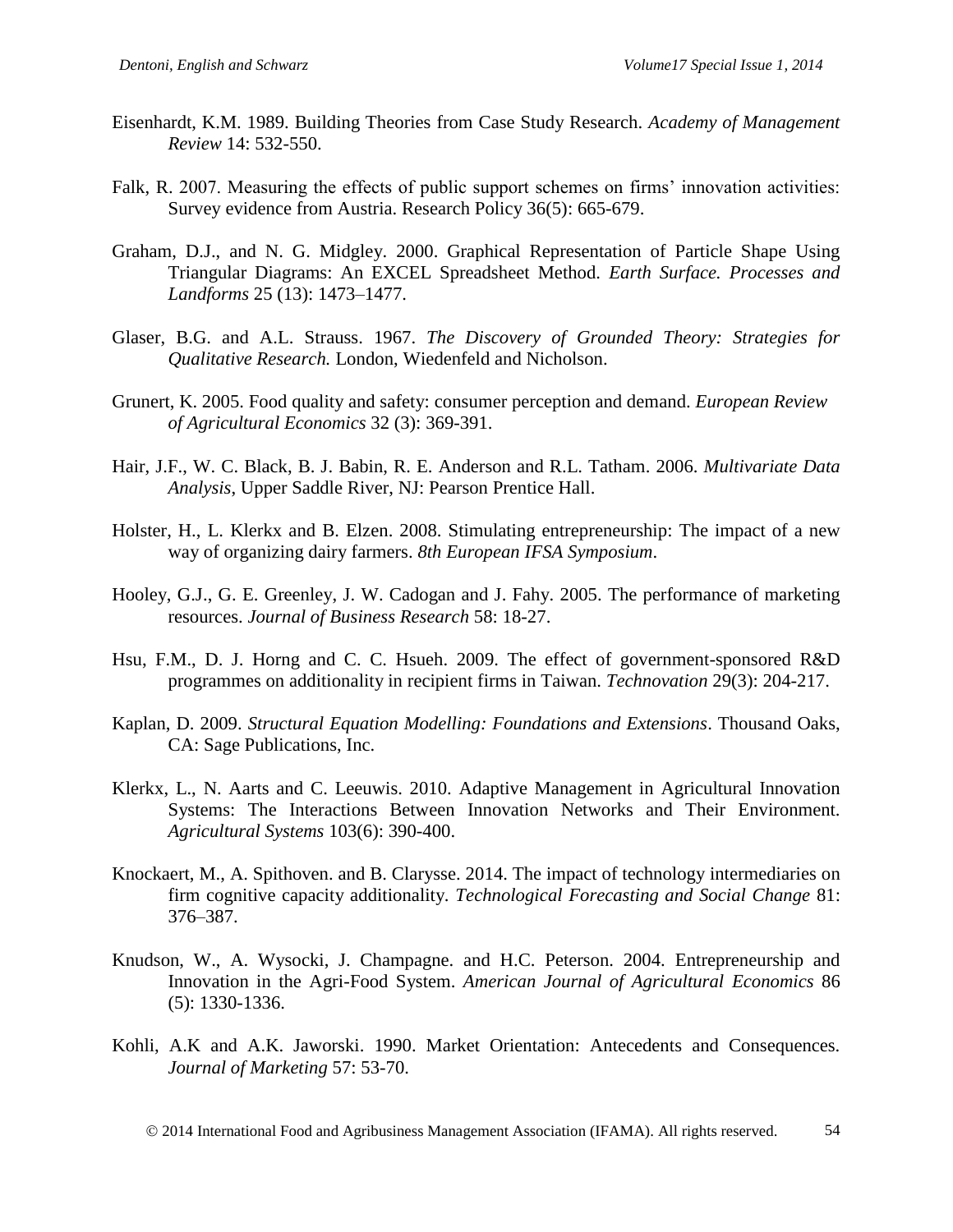- Lankinnen, J., M. Rokman, and P. Tuominen. 2007. Market-sensing capability and market orientation in the food industry: empirical evidence from Finland. *19th Nordic Academy of Management Conference*.
- Lindblom, A.T., R.M. Olkkonen, L. Mitronen and S. Kajalo. 2008. Market Sensing Capability and Business Performance of Retail Entrepreneurs. *Contemporary Management Research*  4 (3): 219-236.
- Link, A.N. and J. T. Scott. 2013. Public R&D subsidies, outside private support, and employment growth. *Economics of Innovation and New Technology* 22 (6): 537-550.
- Martin, J.H., B. A. Martin and P. R. Minnillo. 2009. Implementing a market orientation in small manufacturing firms: From cognitive model to action. *Journal of Small Business Management* 47: 92-115.
- Micheels, E.T. and H.R. Gow, 2008. Market orientation, innovation and entrepreneurship: an empirical examination of the Illinois beef industry. *International Food and Agribusiness Management Review* 11 (3): 31-56.
- Micheels, E.T. and H.R. Gow. 2009. Do Market Oriented Firms Demonstrate Clarity on Their Value Discipline: Evidence from Illinois Beef Producers. *International Food and Agribusiness Management Review* 13 (3): 127-152.
- Miller, W.E. 2002. Revisiting the Geometry of a Ternary Diagram with the Half-Taxi Metric. *Mathematical Geography* 34 (3): 275-290.
- Olavarrieta, S. and R. Friedmann 2008. Market orientation, knowledge related resources and firm performance. *Journal of Business Research* 61: 623-630.
- Pardey, P.G., J. M. Alston and C. Chan-Kang. 2013. Public agricultural R&D over the past half century: An emerging new world order. *Agricultural Economics* 44 (1): 103-113.
- Rapp, A., K. J. Trainor and R. Agnihotri. 2010. Performance implications of customer-linking capabilities: Examining the complementary role of customer orientation and CRM technology. *Journal of Business Research* 63 (11): 1229-1236.
- Sankaran, J.K. and V. S. Mouly. 2006. Value-Chain Innovation in Aquaculture: Insights from a New Zealand Case study. *R&D Management* 36 (4): 367-466.
- Teece, D.J., G. Pisano and A. Shuen. 1997. Dynamic capabilities and strategic management. *Strategic Management Journal* 18(7): 509-533.
- Tonsor, G. T. and R. Shupp. 2011. Cheap Talk Scripts and Online Choice Experiments: Looking Beyond the Mean. *American Journal of Agricultural Economics* 93(4): 1015-1031.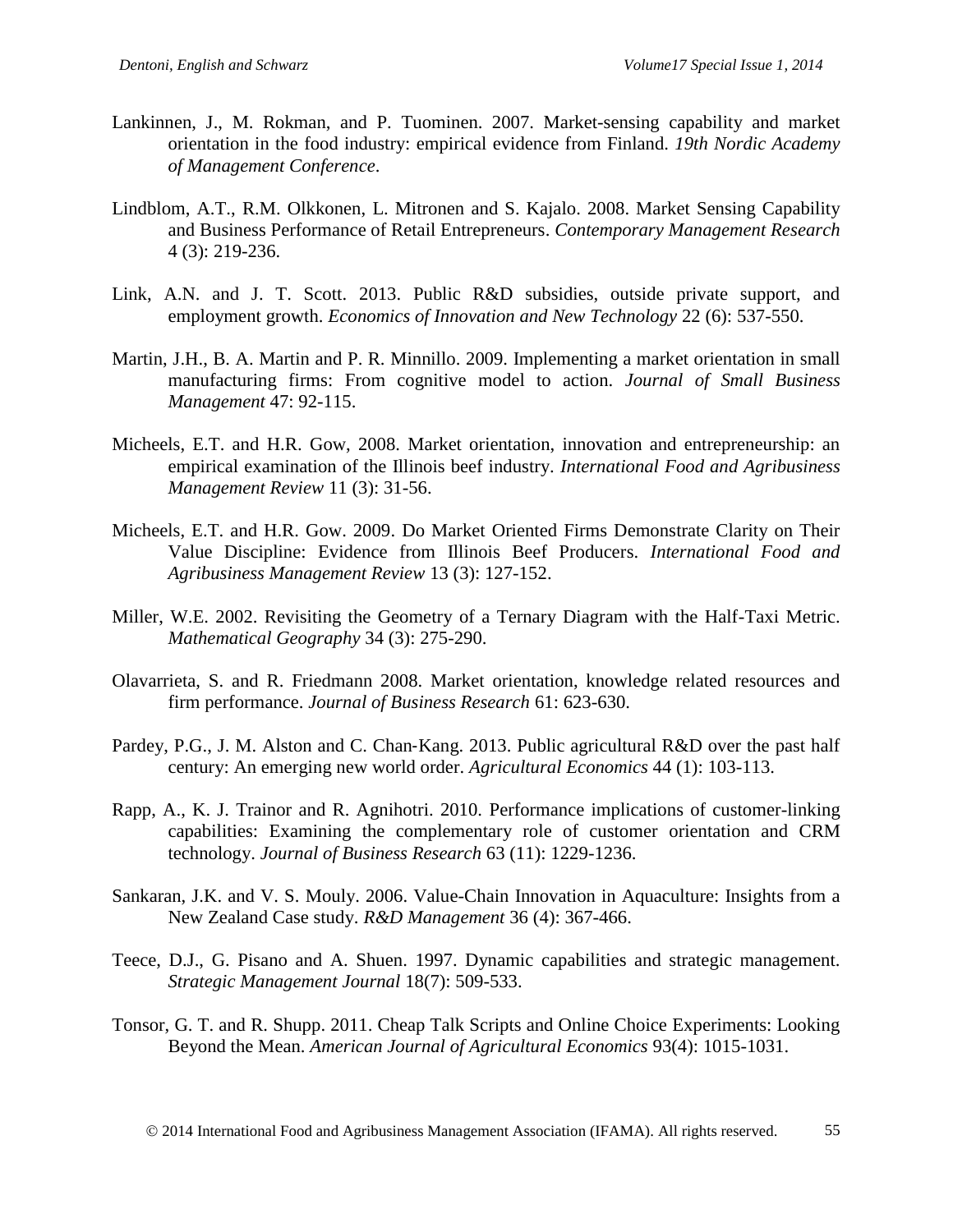- Treacy, M. and F. Wiersema. 1993. Customer Intimacy and other Value Disciplines. *Harvard Business Review* 71 (1): 84-93.
- Verhees, F.J.H.M. 2005. Market-oriented product innovation in small firms. PhD-thesis, Wageningen University, The Netherlands.
- Vogels, B. 2008. Innovativeness in fruit producing and fruit processing chains. MSc Thesis, Wageningen University, The Netherlands.
- Wanzenböck, I., T. Scherngell and M. M. Fischer. 2012. How do firm characteristics affect behavioural additionalities of public R&D subsidies? Evidence for the Austrian transport sector. *Technovation* 33 [\(2-3\)](http://www.sciencedirect.com/science/journal/01664972/33/2): 66–77
- Yin, R.K. 2009. *Case Study Research: Design and Methods.* Newbury Park, Sage Publications.

# **Appendix**

|                        | $\overline{\phantom{a}}$ |                | ັ          |           |            |                  |
|------------------------|--------------------------|----------------|------------|-----------|------------|------------------|
| Satorra-Bentler        | Model 1                  | <b>Model 2</b> | Model 3    | Model 4   | Model 5    | Model 6          |
| <b>Goodness of Fit</b> | $n = 34$                 | $n = 34$       | $n = 34$   | $n = 34$  | $n = 34$   | $n = 34$         |
| <b>Measures</b>        |                          |                |            |           |            | <b>Bootstrap</b> |
| $X^2$ ; d.f.           | 35.69; 66                | 51.23, 78      | 95.01, 136 | 105.7, 98 | 145.35, 96 | 137.82, 136      |
| $X^2$ p-value          | 0.58                     | 0.31           | 0.45       | 0.28      | 0.00       | 0.00             |
| <b>RMSEA</b>           | 0.000                    | 0.052          | 0.018      | 0.049     | 0.125      | 0.2279           |
| RMSEA 1.b.             | 0.000                    | 0.000          | 0.000      | 0.000     | 0.080      | 0.1790           |
| RMSEA u.b.             | 0.110                    | 0.127          | 0.094      | 0.105     | 0.162      | 0.2701           |
| <b>CFI</b>             | 1.000                    | 0.986          | 0.997      | 0.977     | 0.870      | 0.723            |
| <b>AIC</b>             | $-40.3$                  | $-42.76$       | $-92.99$   | $-90.30$  | $-46.65$   | 88.96            |

**Table 2.** Goodness of Fit Comparison across Competing Models

**Legend.** Model 1 = Impact of public R&D (=INFOCRC in Table 3 and 4) on market sensing.

Model  $2 =$  Impact of public  $R&D$  on market sensing, controlling for farmers' belief of learning.

Model 3 = Impact of public R&D on market sensing, controlling for farmers' belief of learning and demographics (Results presented in Table 3a)

Model 4 = Impact of public R&D on market sensing, controlling for farmers' belief of learning, demographics and value discipline clarity (Results presented in Table 3b)

Model 5 = Impact of public R&D on market sensing, controlling for farmers' market strategy change and demographics.

Model 6 = Impact of public R&D on market sensing, controlling for farmers' belief of learning and demographics (Model 3 after bootstrapping with 35 repetitions).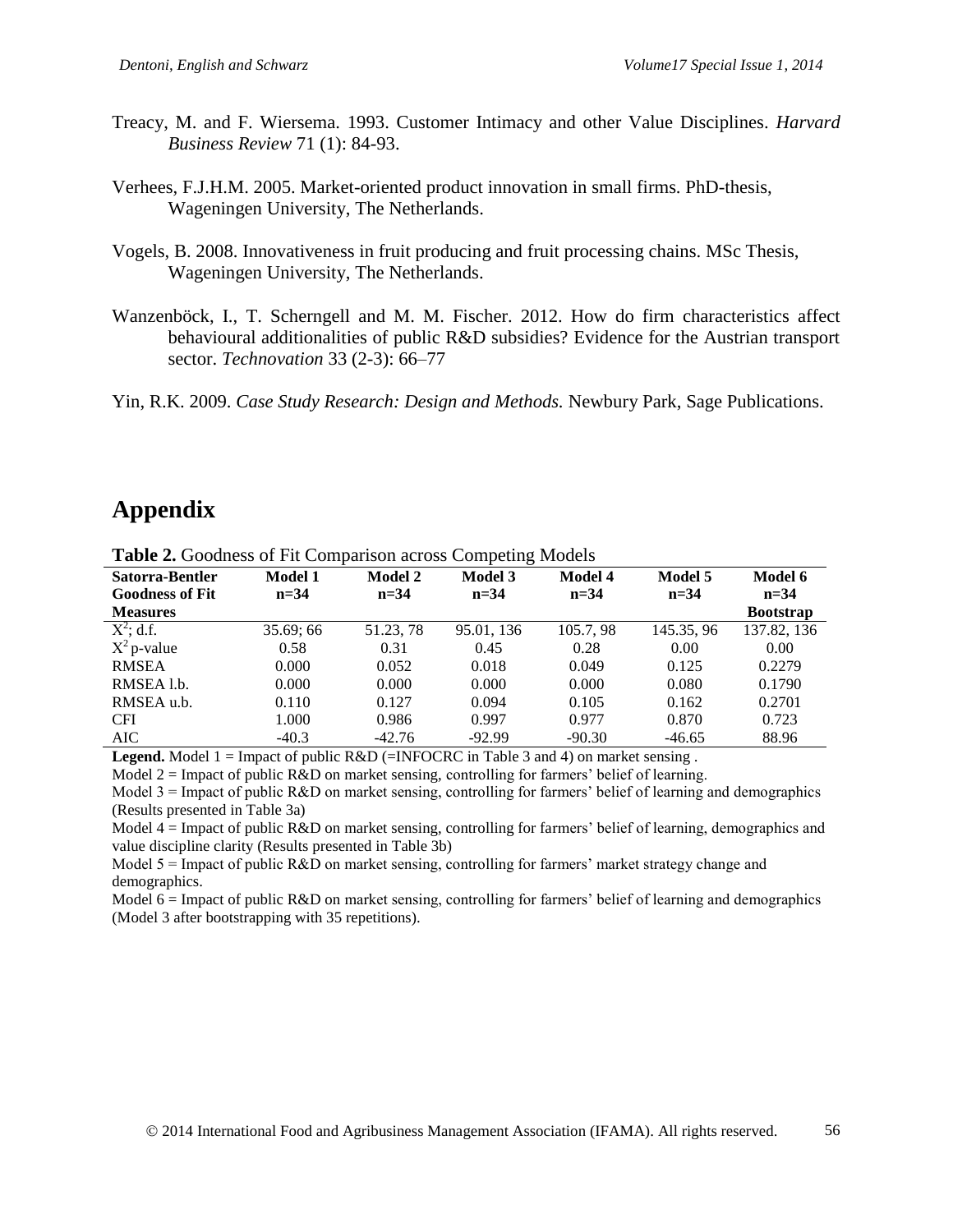| <b>Dependent Variable</b> | <b>Independent Variable</b> | <b>Standardized Path Estimates</b> | t-test  |
|---------------------------|-----------------------------|------------------------------------|---------|
| Age                       | Male                        | $-0.53$                            | 3.06    |
|                           | Error                       | 0.85                               |         |
| <b>Experience</b>         | Age                         | 0.46                               | 2.97    |
|                           | Previous Job                | $-0.39$                            | 2.67    |
|                           | Error                       | 0.80                               |         |
| <b>INFOCRC</b>            | Age                         | $-0.25$                            | $-1.46$ |
|                           | Experience                  | $-0.37*$                           | $-2.18$ |
|                           | Error                       | 0.85                               |         |
| <b>BLearning</b>          | Age                         | $-0.23$                            | 1.39    |
|                           | Previous Job                | $-0.21$                            | 1.23    |
|                           | Error                       | 0.95                               |         |
| IS1                       | Info Searching (F1)         | $0.60*$                            | 2.51    |
|                           | Error                       | 0.80                               |         |
| IS <sub>2</sub>           | Info Searching (F1)         | $0.63*$                            | 3.03    |
|                           | Error                       | $0.78\,$                           |         |
| IS3                       | BLearning                   | 0.33                               | 1.71    |
|                           | Info Searching (F1)         | $0.72*$                            | 4.14    |
|                           | Error                       | 0.74                               |         |
| IP1                       | Age                         | $0.18*$                            | 1.99    |
|                           | Info Processing (F2)        | $0.95*$                            | 3.84    |
|                           | Error                       | 0.41                               |         |
| IP2                       | Info Processing (F2)        | $1.30*$                            | 8.21    |
|                           | <b>INFOCRC</b>              | $-0.40*$                           | 2.90    |
|                           | Previous Job                | 0.17                               | 1.06    |
|                           | Error                       | 0.00                               |         |
| IP3                       | Info Processing (F2)        | $0.88*$                            | 3.91    |
|                           | <b>BLearning</b>            | $0.33*$                            | 2.18    |
|                           | Male                        | $-0.17$                            | 1.37    |
|                           | Error                       | 0.50                               |         |
| IU1                       | Info Using (F3)             | $0.89*$                            | 9.60    |
|                           | <b>INFOCRC</b>              | 0.14                               | 1.50    |
|                           | Error                       | 0.26                               |         |
| IU2                       | Info Using (F3)             | $0.96*$                            | 10.90   |
|                           | Error                       | 0.27                               |         |
| CA1                       | Customer Advantage (F4)     | $0.94*$                            | 8.82    |
|                           | Error                       | 0.34                               |         |
| CA2                       | Customer Advantage (F4)     | $0.93*$                            | 8.89    |
|                           | <b>INFOCRC</b>              | $0.33*$                            | 4.40    |
|                           | Error                       | 0.26                               |         |
| CA3                       | Customer Advantage (F4)     | $0.68*$                            | 5.47    |
|                           | <b>INFOCRC</b>              | 0.21                               | 1.26    |
|                           | Age                         | $0.26*$                            | 1.95    |
|                           | Error                       | 0.62                               |         |
| F1                        | <b>INFOCRC</b>              | $0.38*$                            | 1.82    |
|                           | <b>BLearning</b>            | $-0.30$                            | $-1.18$ |
|                           | Male                        | 0.22                               | 0.82    |
|                           | Previous Job                | $0.49*$                            | 1.83    |
|                           | Error                       | 0.59                               |         |
| F2                        | <b>INFOCRC</b>              | 0.31                               | 1.25    |
|                           | Experience                  | $-0.13$                            | $-1.32$ |
|                           | F1                          | $0.62*$                            | 2.00    |
|                           | Error                       | 0.47                               |         |
| F3                        | ${\rm F2}$                  | $0.75*$                            | 3.28    |
|                           | Error                       | 0.66                               |         |
| F <sub>4</sub>            | F2                          | $-0.10$                            | $-0.66$ |
|                           | $Error$                     | 0.99                               |         |

**Table 3a.** The Impact of Public R&D on End Users' Market-Sensing Capabilities

Goodness to Fit Indices: Satorra-Bentler scaled  $\chi$ 2= 95.01 on 136 d.f.; P-value for  $\chi$ 2 = 0.45 CFI = 0.997; RMSEA = 0.018; RMSEA 90% Confidence Interval =  $(0.000, 0.094)$ . Note. Asterisk (\*) denotes variables significant at 5%.

© 2014 International Food and Agribusiness Management Association (IFAMA). All rights reserved. 57